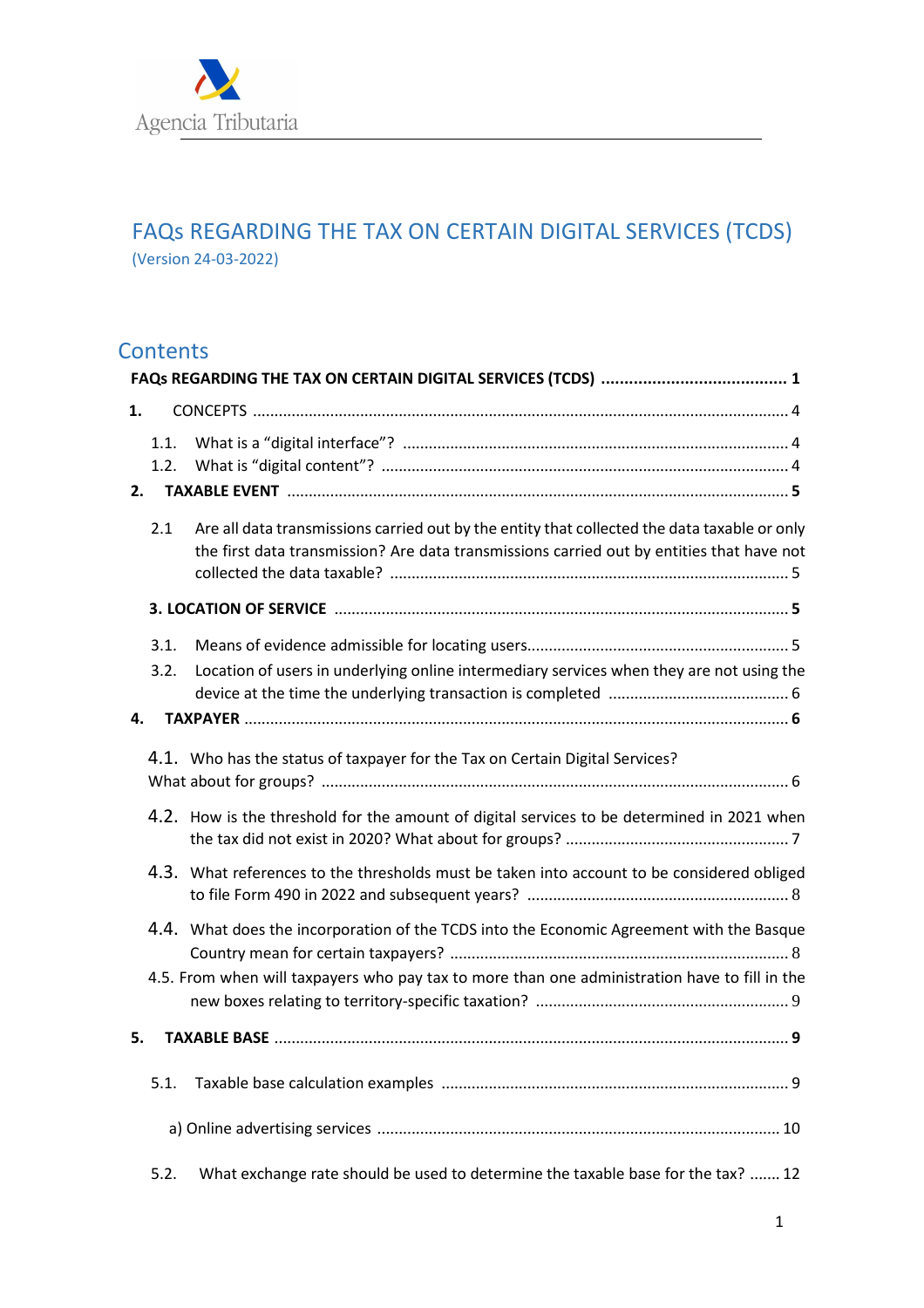

|    | 5.3.         | When must the taxpayer adjust the taxable base following the procedure referred to in<br>Article 10.3 of Law 4/2020 of 15 October on the Tax on Certain Digital Services?  12                                                                                                                                                                                     |
|----|--------------|-------------------------------------------------------------------------------------------------------------------------------------------------------------------------------------------------------------------------------------------------------------------------------------------------------------------------------------------------------------------|
|    | 5.4.         | Can the new territory-specific tax boxes in the "Adjustment (Art. 10.3 Law 4/2020)"<br>section be completed when adjusting the quarters of financial year 2021 and the first                                                                                                                                                                                      |
| 6. |              |                                                                                                                                                                                                                                                                                                                                                                   |
|    |              |                                                                                                                                                                                                                                                                                                                                                                   |
|    | 6.1.<br>6.2. | Should I submit a tax register declaration if I am obliged to pay the TCDS?  13<br>In 2021, if my net turnover in 2020 was more than 750 million euros and in a given<br>quarter I exceeded the taxable digital services threshold in the specific manner provided<br>for that year (question 4.2), but in the following quarter I did not exceed it, which TCDS- |
|    | 6.3.         | When do I have to submit the self-assessment and payment of the tax in 2021 and 2022?                                                                                                                                                                                                                                                                             |
|    | 6.4.         | If from 2022 onwards I am obliged to file Form 490, which selfassessments must I file?                                                                                                                                                                                                                                                                            |
|    | 6.5.         | What returns must I file if in any quarterly settlement period there is no tax payable (tax                                                                                                                                                                                                                                                                       |
|    | 6.6.<br>67.  |                                                                                                                                                                                                                                                                                                                                                                   |
|    | 6.8.<br>6.9. | What does shared tax reporting mean for the purposes of filing Form 490?  17<br>When it comes to groups, who can file the returns of the various taxpayers?  17                                                                                                                                                                                                   |
|    |              | 6.10. What documentation must be submitted by an entity wishing to sign a shared tax<br>reporting agreement with the Tax Agency for the electronic filing of tax returns,<br>communications and other tax documents on behalf of the group's entities?  18                                                                                                        |
|    |              | 6.11. When it comes to groups, is there any way to simplify the filing of returns for the various                                                                                                                                                                                                                                                                 |
|    |              |                                                                                                                                                                                                                                                                                                                                                                   |
|    |              |                                                                                                                                                                                                                                                                                                                                                                   |
|    |              | 6.14. If I do not have an account with an entity collaborating in Tax Administration collections,                                                                                                                                                                                                                                                                 |
|    |              | 6.15. Self-assessment resulting in payment and with request for deferral or instalment                                                                                                                                                                                                                                                                            |
| 7. |              | ISSUES RELATING TO THE IDENTIFICATION OF THOSE OBLIGED TO DECLARE THE TAX  21                                                                                                                                                                                                                                                                                     |
|    | 7.1.         | When filing Form 490 for self-assessment of the Tax on Certain Digital Services, how<br>should a company or entity that is not resident in Spain identify itself to the tax                                                                                                                                                                                       |
|    | 7.2.<br>7.3. | What form has to be used to request a Spanish Tax Code (NIF)?  22<br>What documentation must be provided by foreign legal persons or foreign entities                                                                                                                                                                                                             |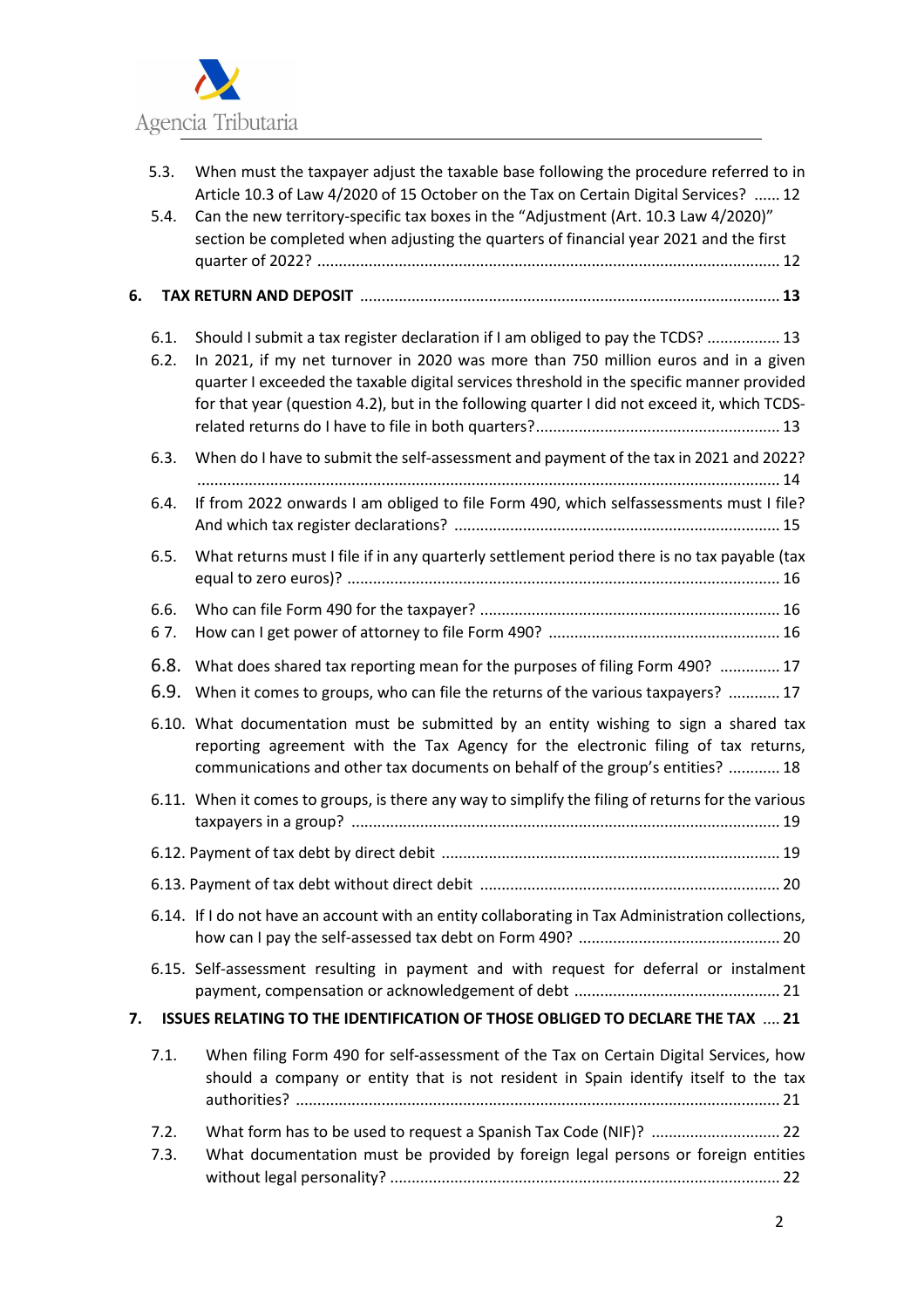

- 7.4. Is it possible to carry out the procedures for assigning a NIF at Spanish consulates and embassies abroad? ..................................................................................................... 22
- 7.5. What information and documentation do I need to provide in order to apply for a NIF (beginning in N) for a foreign legal person or entity at the Spanish Consular Office abroad? ....................................................................................................................... 23
- 7.6. Once I have the NIF, can I file the self-assessment tax return (Form 490)? ............... 24
- 7.7. Where can I find more information on the identification of non-resident entities? . 24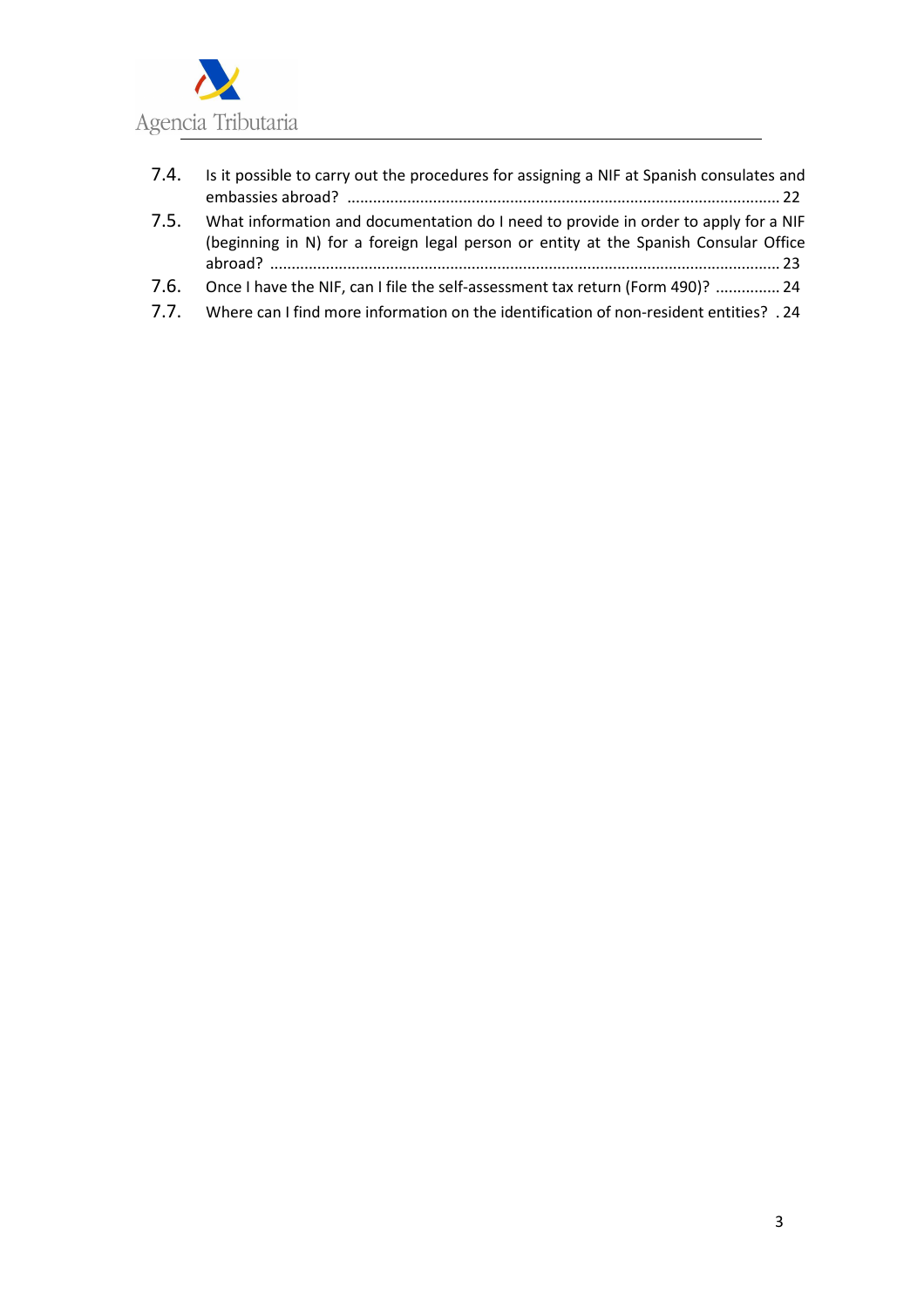

# 1. CONCEPTS

## 1.1. What is a "digital interface"?

Article 4.4 of the Tax Law defines digital interface as "any program, including websites or parts thereof; application, including mobile applications; or any other means accessible to users that enables digital communication".

The following characteristics are inferred from this definition:

- The interface must allow digital communication.
- It is an open definition that includes examples for illustrative purposes.

Digital interfaces can be accessible through various types of device, such as a mobile phone, a computer, a television, a tablet, a household appliance or a vehicle.

For example, digital interfaces for the purposes of the Tax Law are those used through a television set to access digital content, whether pre-installed on the television set itself, downloaded or running on some other device connected to the television set (e.g. a game console or a set-top box).

## 1.2. What is "digital content"?

Article 4.1 of the Tax Law defines digital content as "data provided in digital format, such as computer programs, applications, music, videos, texts, games and any other software, other than data representative of the digital interface itself".

The following characteristics are inferred from this definition:

- It refers to data supplied in a digital format other than the interface itself.
- It is an open definition that includes examples for illustrative purposes.

The supply of the data constituting the digital content may be by downloading, by streaming or by accessing the digital interface. Such supply can take place on a one-off basis, for a specific period of time or in perpetuity.

Digital content must be supplied through a digital interface. Therefore, data supplied on physical media, such as CDs, DVDs or USB memory sticks (flash drives), are not digital content. The fact that these physical media are transmitted via a digital interface does not make the data in question digital content, without prejudice to the possible provision of an online intermediary service.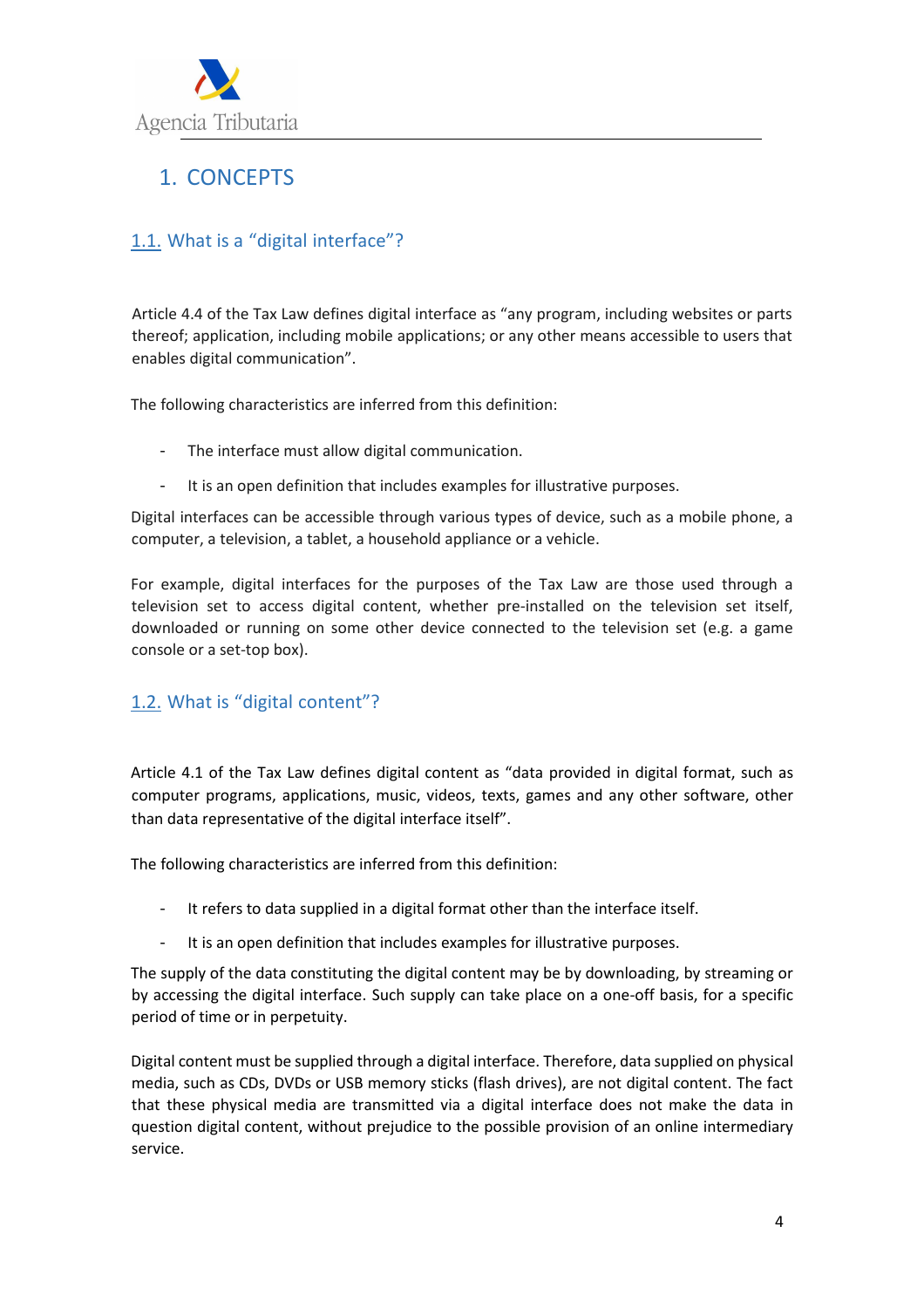

# 2. TAXABLE EVENT

2.1 Are all data transmissions carried out by the entity that collected the data taxable or only the first data transmission? Are data transmissions carried out by entities that have not collected the data taxable?

Article 4.8 of the Tax Law defines data transmission services as "the transmission for payment, including sale or transfer, of user data produced by the activities carried out by users in digital interfaces".

For its part, the Law's Regulatory Impact Analysis Report points out that data in the digital economy are not exhausted in a single transaction, but rather allow the value generated by the company that initially collected them to multiply as they are transmitted.

Therefore, all data transmissions by the entity that collected the data will be subject to the tax, not just the first.

Similarly, all data transmissions carried out by entities that have not collected the data themselves, but instead have acquired them from the collecting entity or any other entity, will be subject to the tax.

# 3. LOCATION OF SERVICE

#### 3.1. Means of evidence admissible for locating users.

In Article 7.4, the Tax Law establishes that the legal but rebuttable presumed location of the user's device is the IP address. However, it may be concluded that the place is elsewhere, for which geolocation or any other means of evidence admissible in law may be used, save those excepted in Article 7.3 of the Tax Law, namely the place where the underlying delivery of goods or provision of services takes place, in cases of online intermediary services with underlying transactions, or the place from which any payment related to a digital service is made.

The geolocation tools that will be considered valid means of evidence are listed in Article 1 of Royal Decree 400/2021, of 8 June, implementing the rules for locating users' devices and the formal obligations of the TCDS.

Other means of evidence that can be assessed are, for example: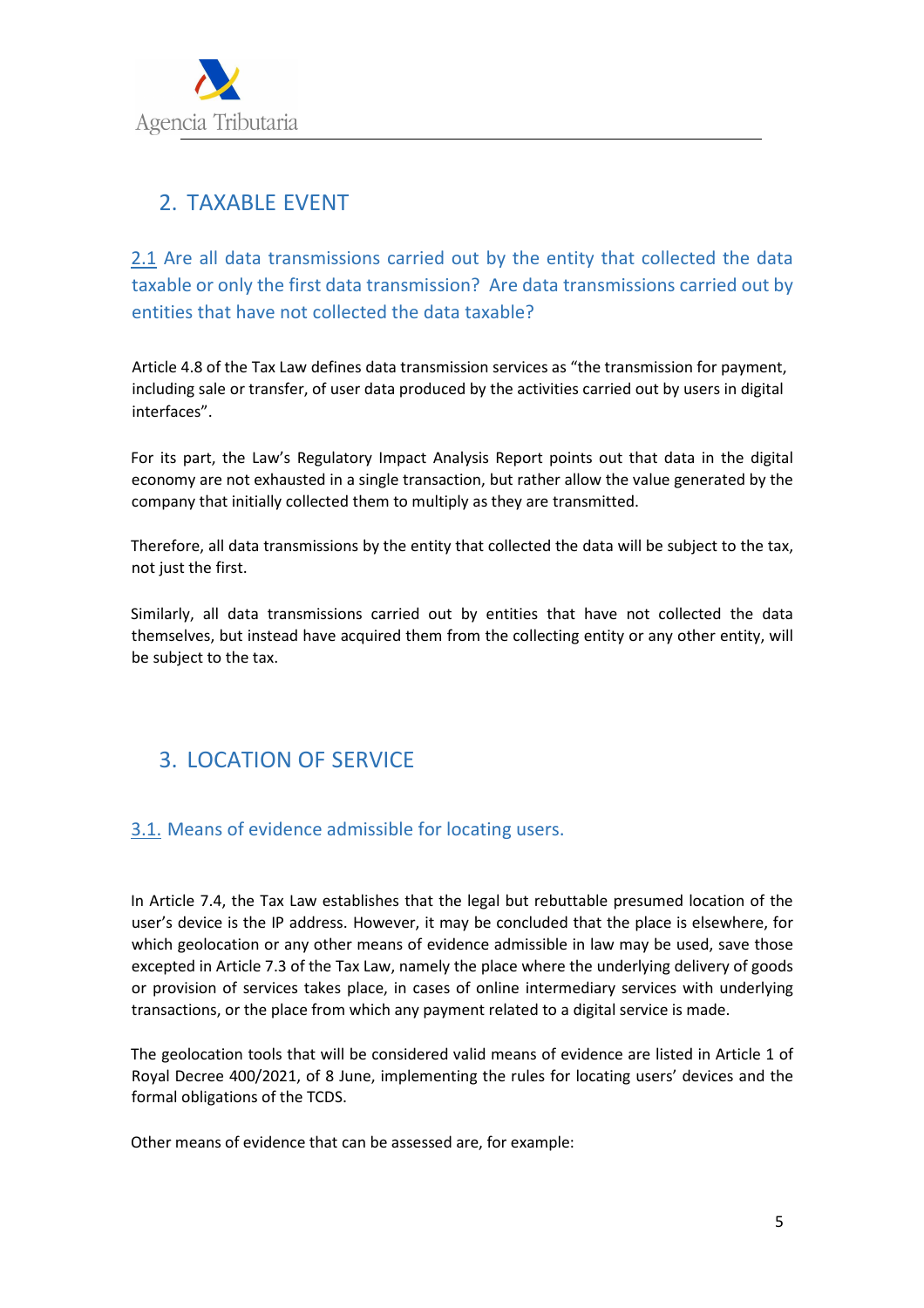

- For online advertising services, online intermediary services without underlying transactions and data transmission services: data of the user viewing the advertisement according to their user profile, such as their registration address, the country code of the user's mobile phone number, or address information obtained from recurring data relating to the geolocation of their device.
- For underlying intermediary services, the above-mentioned means of evidence could be used to locate both the buyer's and the seller's device, and for the latter, the address where the seller is established if a legal entity.

## 3.2. Location of users in underlying online intermediary services when they are not using the device at the time the underlying transaction is completed

In cases of online underlying intermediary services where one of the users is not using the device at the time the transaction is completed, the location of that user's device at the time they entered their buy or sell order in the broker's digital interface shall be taken into account.

# 4. TAXPAYER

## 4.1. Who has the status of taxpayer for the Tax on Certain Digital Services? What about for groups?

In accordance with Article 8 of the Law, taxpayers are the legal persons and entities without legal personality referred to in Article 35.4 of Law 58/2003 of 17 December on General Taxation, whenever they exceed the following two thresholds on the first day of the settlement period:

- a) Net turnover in the previous calendar year exceeds 750 million euros; and
- b)total revenues derived from the supply of taxable digital services for the previous calendar year, after applying the rules provided in Article 10 of Law 4/2020 of 15 October on the Tax on Certain Digital Services, exceed 3 million euros.

When the activity has started in the immediately preceding year, the above amounts will be annualised.

In the **specific case of groups**, however, in quantifying the thresholds that determine taxpayer status, the net turnover and revenue amounts from taxable transactions at group level will be taken into account.

This does not mean that the taxpayer is the group; rather, each entity will continue to be considered individually.

If an entity that did not meet the thresholds in the previous year becomes part of a group in the current year that met the thresholds in the previous calendar year, it will not be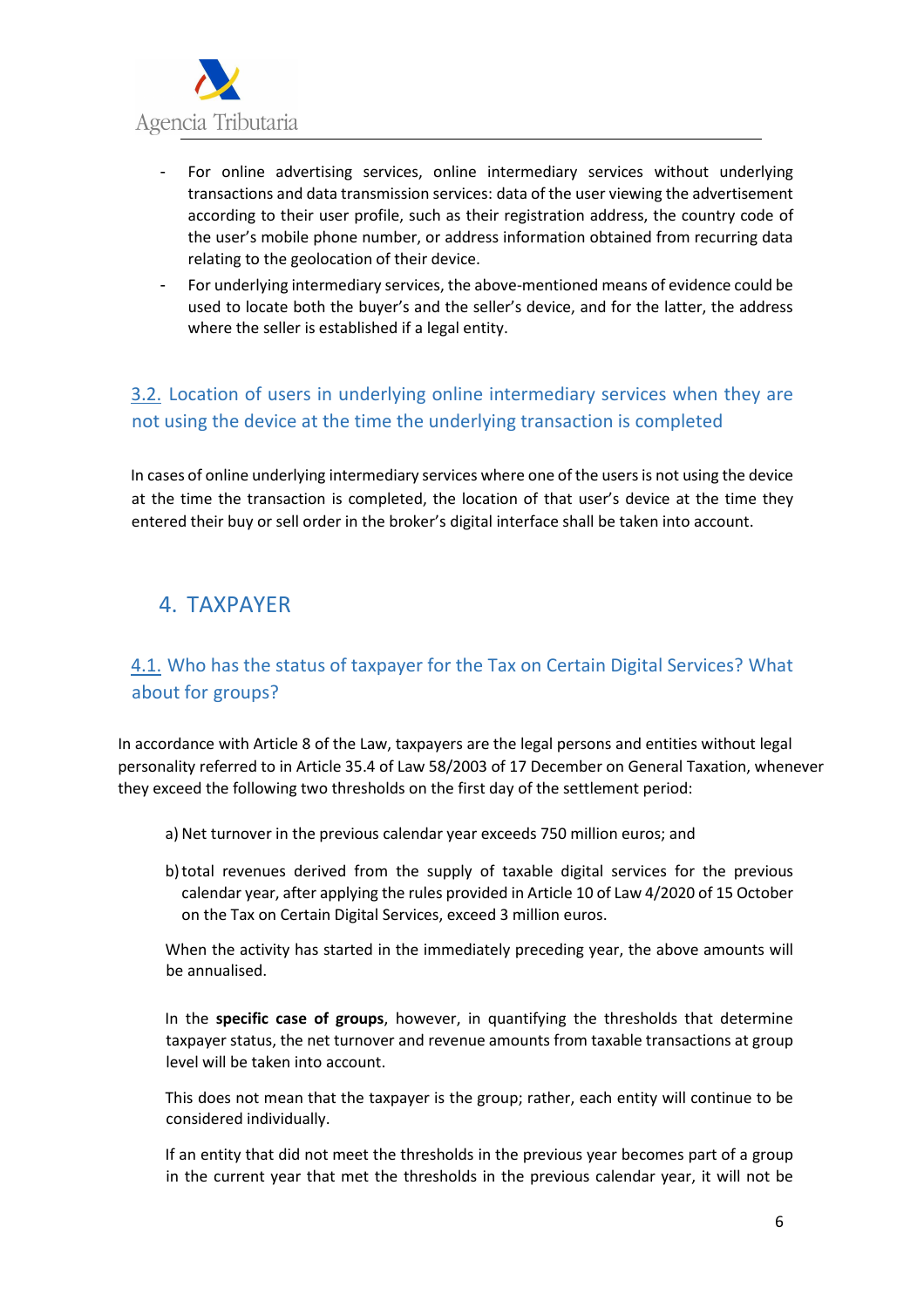

considered a taxpayer in the remaining settlement periods of the calendar year in which it became part of the group.

Thus, for example, an entity that in year X1 was not part of any group and did not meet the thresholds in that year will not be considered a taxpayer in the settlement periods of X2 even if on 5 January X2 it becomes part of a group that did meet the thresholds in X1.

Alternatively, if an entity was part of a group that met the thresholds in the previous calendar year and ceases to be part of the group in the current year, it will remain a taxpayer in the remaining settlement periods of the current calendar year even if individually it did not meet the thresholds in the previous calendar year.

Thus, for example, an entity that individually did not exceed the thresholds in year X1 but is part of a group that did exceed the thresholds will be considered a taxpayer for the settlement periods of X2 even if it ceases to be part of the group on 5 January X2.

## 4.2. How is the threshold for the amount of digital services to be determined in 2021 when the tax did not exist in 2020? What about for groups?

For the sole purpose of determining the total amount of digital services subject to tax (Article 8.1.b of Law 4/2020), the total amount of taxable digital services carried out from 16 January 2021 (entry into force of the Law) until the end of the quarterly settlement period in question will be taken into account, although these amounts will be annualised.

| Period                                                  | Total amount of<br>taxable digital<br>services | Total amount of<br>taxable digital<br>services<br>(annu<br>alised) | Situation (*)               | Result                                                                      |
|---------------------------------------------------------|------------------------------------------------|--------------------------------------------------------------------|-----------------------------|-----------------------------------------------------------------------------|
| 16 January to 31 March<br>2021                          |                                                |                                                                    | $E > \epsilon$ 3 million    | TCDS liability (Q1 2021)                                                    |
|                                                         | A                                              | Е                                                                  | $F \leq \epsilon$ 3 million | No TCDS liability (Q1 2021)                                                 |
| 16 January to 30 June                                   |                                                |                                                                    | $F > \epsilon$ 3 million    | TCDS liability (Q2 2021)                                                    |
| 2021                                                    | B                                              | F                                                                  | $F \leq \epsilon$ 3 million | No TCDS liability (Q2 2021)                                                 |
| 16 January to 30                                        | C                                              | G                                                                  | $G > \epsilon$ 3 million    | TCDS liability (Q3 2021)                                                    |
| September 2021                                          |                                                |                                                                    | $G \leq \epsilon$ 3 million | No TCDS liability (Q3 2021)                                                 |
|                                                         |                                                |                                                                    | $H > \epsilon$ 3 million    | TCDS liability (Q4 2021)<br>TCDS liability 2022: Q1, Q2,<br>$Q3$ and $Q4$ ) |
| 16 January to 31<br>December 2021                       | D                                              | H                                                                  | $H \leq \epsilon$ 3 million | No TCDS liability (Q4 2021)<br>No TCDS liability 2022 (Q1, Q2,<br>Q3, Q4    |
| (*) Assuming turnover in 2020 exceeds 750 million euros |                                                |                                                                    |                             |                                                                             |

This results in: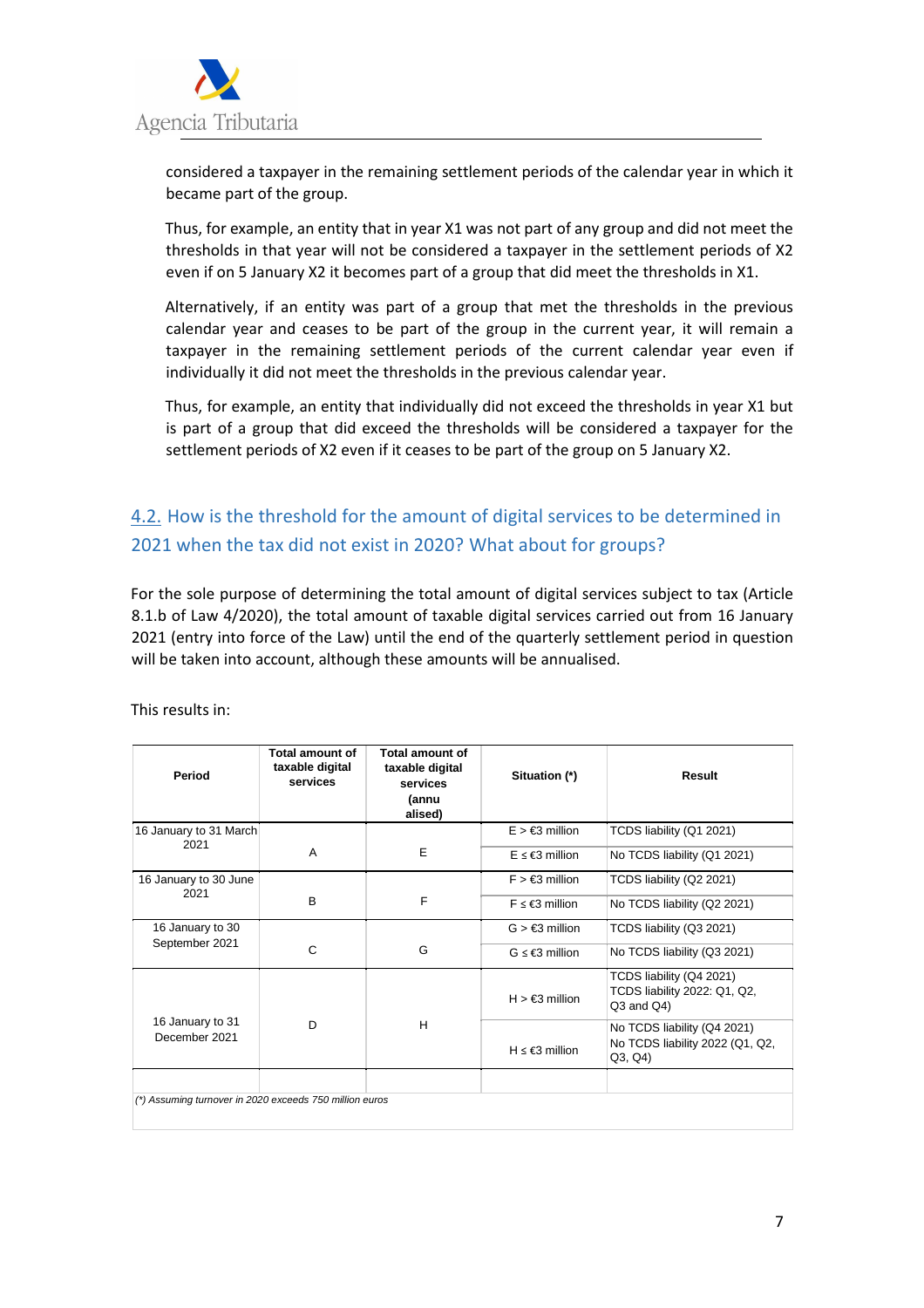

In the **specific case of groups**, in quantifying the thresholds that determine taxpayer status, the net turnover and revenue amounts from taxable transactions at group level will be taken into account.

For the purpose of calculating the threshold referred to in Article 8.1.b of the Law, the situation of the entity on the last day of the relevant settlement period (31 March, 30 June, 31 October and 31 December 2021) shall be taken into account. If on any of these dates the entity is part of a group, to calculate the threshold referred to in Article 8.1.b of the Law, all taxable services rendered by the entities forming part of the group must be taken into account, without excluding inter-group services.

Thus, if, for example, a company is part of a group on 31 March 2021, all the services provided by the entities forming part of the group since the entry into force of the Law shall be taken into account for the purpose of calculating the amount of taxable services for the year. Alternatively, if the same entity is no longer part of the group on 30 June 2021, only the services it has provided since the entry into force of the Law shall be taken into account for the purpose of calculating the amount of taxable services for the year.

Furthermore, as regards the threshold referred to in Article 8.1.a of the Law for the 2021 settlement periods, whether the entity was part of a group on 31 December 2020 should be examined. If so, the net turnover of the group as a whole shall be considered. If an entity was part of a group that met the thresholds in 2020 and in 2021 it ceases to be part of the group, the threshold in Article 8.a of the Law will still be deemed to be met for all settlement periods remaining in 2021.

## 4.3. What references to the thresholds must be taken into account to be considered obliged to file Form 490 in 2022 and subsequent years?

In this case, the references are those corresponding to the previous calendar year.

For 2022, for example, the references to the thresholds are those for 2021, both those relating to the annual turnover and those relating to digital services subject to tax, although in the latter case this is computed from 16 January 2021, the date of entry into force of Law 4/2020.

#### 4.4. What does the incorporation of the TCDS into the Economic Agreement with the Basque Country mean for certain taxpayers?

Law 1/2022, of 8 February, amending Law 12/2002, of 23 May, approving the Economic Agreement with the Autonomous Community of the Basque Country, has incorporated the agreement of the Tax on Certain Digital Services approved by Law 4/2020, of 15 October, on the Tax on Certain Digital Services.

The Tax on Certain Digital Services is incorporated into the Economic Agreement with the Autonomous Community of the Basque Country through the new article 34 ter of the Agreement,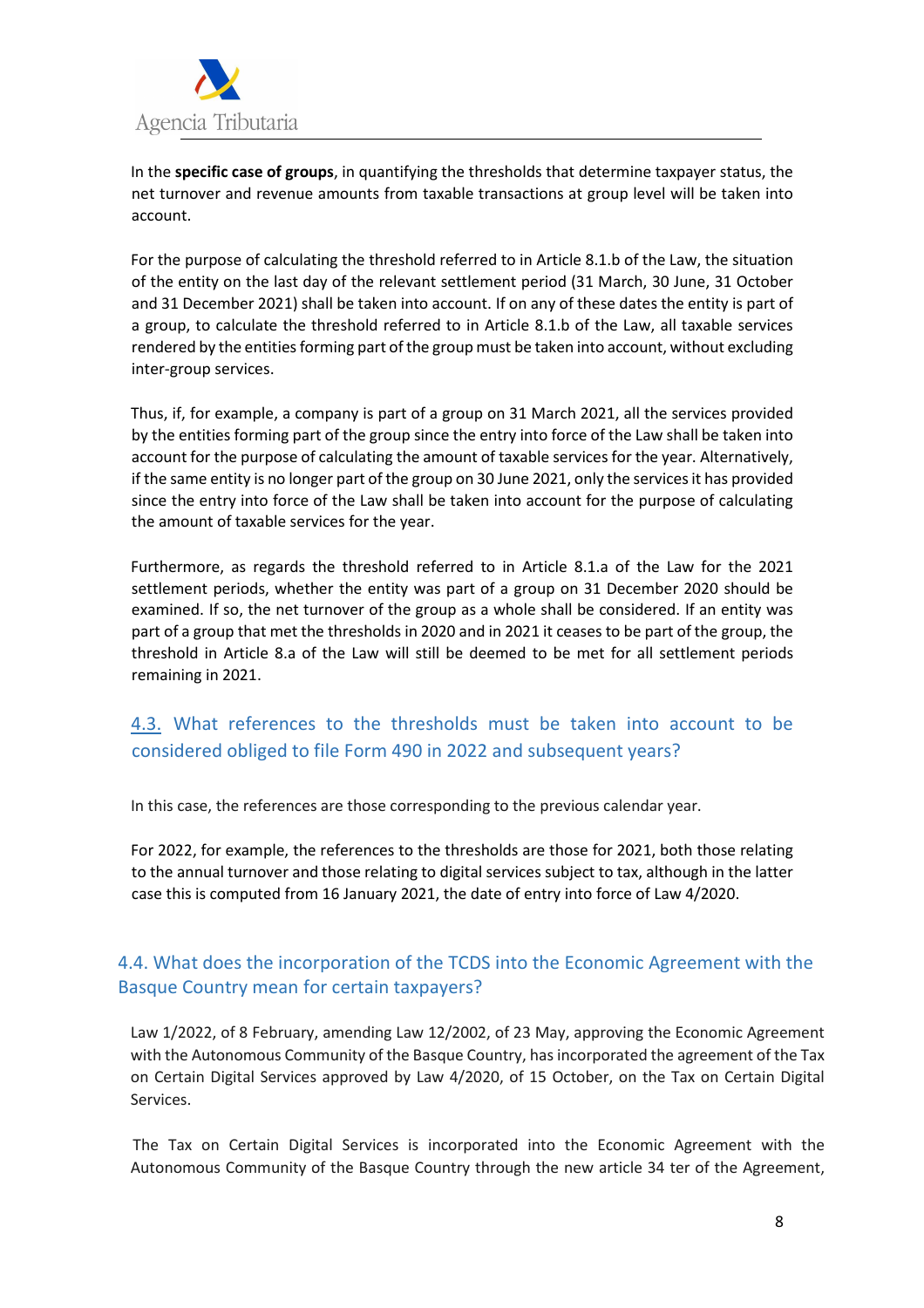

which establishes the applicable regulations, the levying and inspection of the tax, and specifically provides in its section One that it is an agreed tax which shall be governed by the same substantive and formal rules established at any time by government of Spain

In accordance with the levy criteria established in the aforementioned Article 34 ter of the Economic Agreement with the Autonomous Community of the Basque Country, taxpayers shall pay the tax, regardless of where their tax address is located, to the Provincial Councils, to the State Administration, or to both administrations, in proportion to the volume of digital services rendered in each territory.

Taxpayers who must pay tax to more than one administration shall complete the new boxes on Form 490 relating to taxation by territory (total tax payable to the State and, where applicable, its adjustment, as well as the percentages of taxation to each territory), created for the purpose of providing information on taxation in each of the provincial territories and in the common territory.

#### 4.5. From when will taxpayers who pay tax to more than one administration have to fill in the new boxes relating to territory-specific taxation?

The new boxes relating to taxation by territory will be enabled to be completed by taxpayers who pay taxes to more than one administration (Álava, Guipúzcoa, Vizcaya and the State Administration) from the second quarter of 2022 (to be filed as from 1 July 2022).

# 5. TAXABLE BASE

#### 5.1. Taxable base calculation examples.

a) Online advertising services

1. During the settlement period, Company A pays the owner of an interface (a taxpayer) €1,000 for an advertising campaign shown to 20,000 users, 5,000 of whom are in the territory where the tax applies, and €2,000 for an advertising campaign shown to 40,000 users, 20,000 of whom are in the territory where the tax applies.

> $TB = 1,000 \times 5,000 = 250$ 20,000

 $TB = 2,000 \times 20,000 = 1,000$ 40,000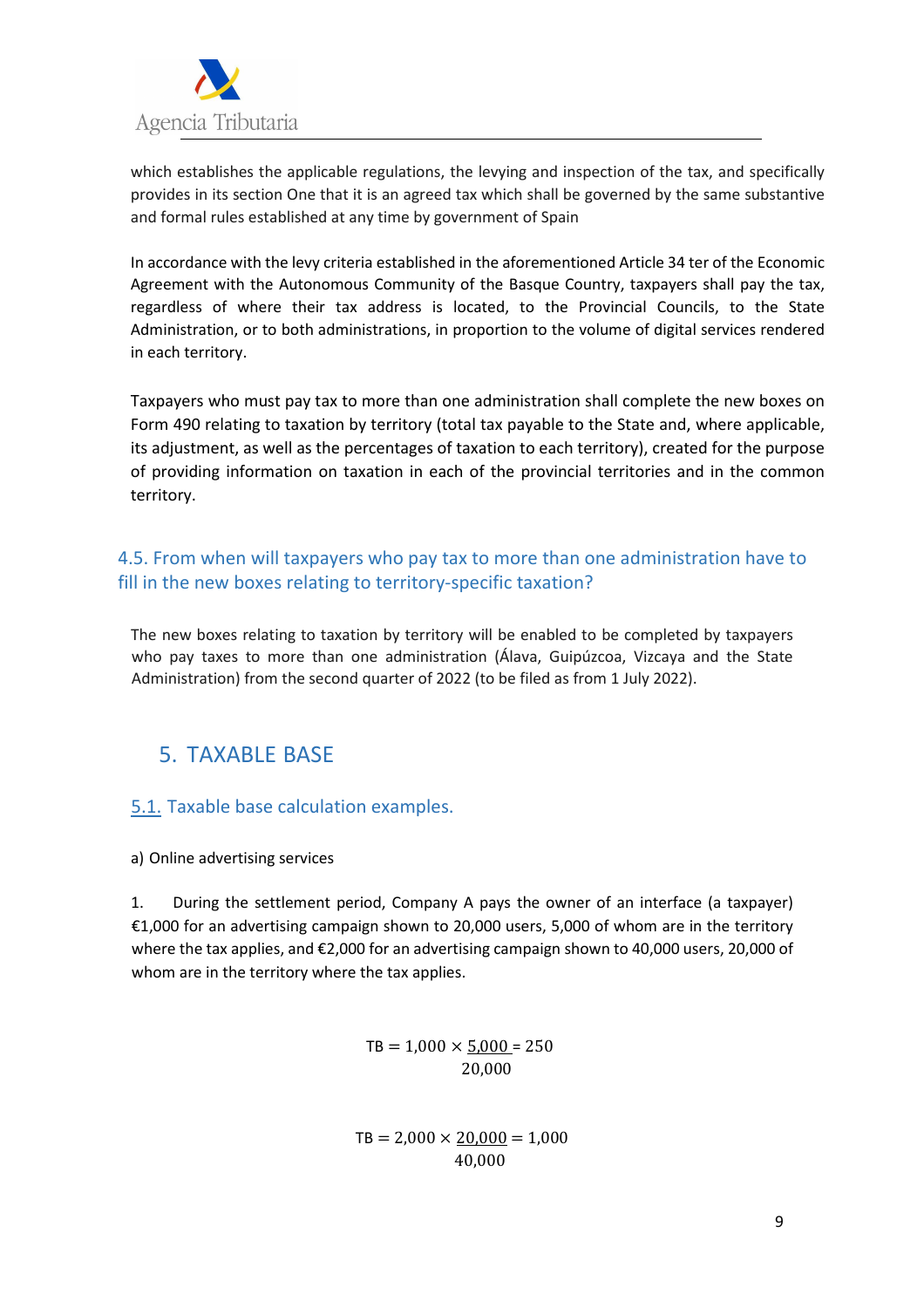

2. During the settlement period, Company B carries out an advertising campaign aimed entirely at users located outside the territory where the tax applies. It pays the owner of an interface (a taxpayer) €500 and the campaign is shown to 1,000 users. Of these, 100 viewed the advert on their device while transferring through a Spanish airport.

> $TB = 500 \times 100 = 50$ 1000

3. During the settlement period, Company C, the owner of a taxable interface, received €2,000 from Company D, a company engaged in programmatic advertising auctions, for all the advertising it placed on its digital interface. This advertising was shown to 30,000 users, of whom 15,000 are located in the territory where the tax applies. Company D received €2,200 from the entities on whose platforms the advertisers manage the programmatic purchase of advertising inventory, taking €200 as its commission.

> $TB = 2,000 \times 15,000 = 1,000$ 30,000

The amount of the commission charged by Company D ( $\epsilon$ 200) is not included in taxable base calculation because it was collected by an entity other than the taxpayer.

4. During the settlement period, Company E, an advertising service provider which contracts with a number of interface owners to include advertising in their interfaces, received €40,000 from Company F, which is engaged in holding programmatic advertising auctions, to include advertising in its digital interface. Company E transfers €36,000 to the owners of the interfaces, taking the remaining €4,000 as its commission. The adverts were shown 1,000,000 times on devices, of which 400,000 were in the territory where the tax applies. Company F received €42,000 from the entities on whose platforms advertisers manage the programmatic purchase of advertising inventory, taking €2,000 as its commission.

> $TB = 40,000 \times 400,000 = 16,000$ 1,000,000

The taxable base of the advertising service providers includes the total amount of the consideration received from those who acquire the advertising space.

b) Online intermediary services with underlying transactions

1. Company A runs a marketplace-type platform that invoices the sellers of goods 15% of the price agreed with customers. A seller located in the territory where the tax applies has sold a good for the price of €5,000 to another user also located in the territory where the tax applies.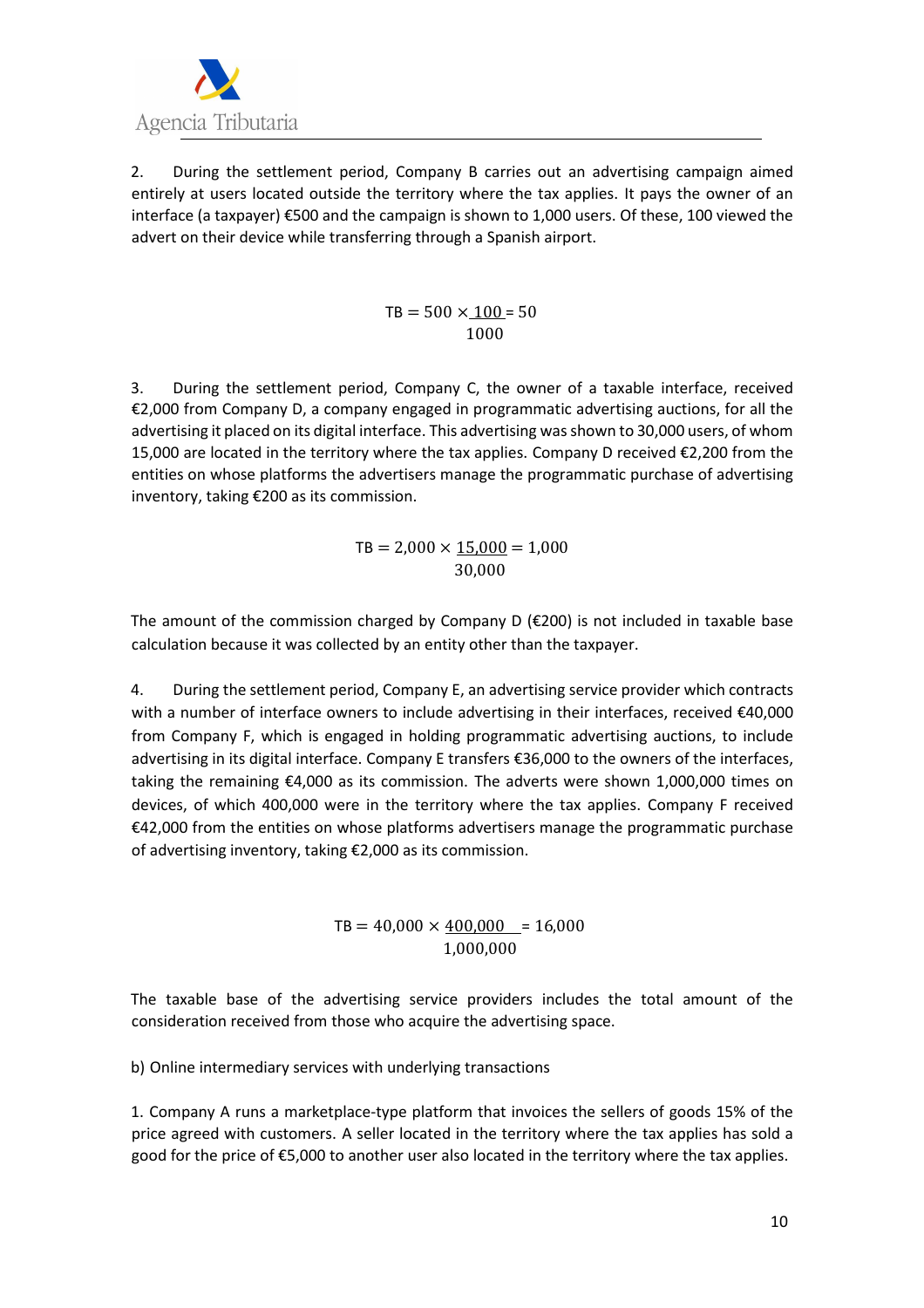

$$
\text{TB} = 5,000 \times 0.15 \times \underline{2} = 750
$$

Note that, in calculating the numerator and denominator, both buyers and sellers will be considered users.

Where the buyer is not located in the territory where the tax applies.

$$
\text{TB} = 5,000 \times 0.15 \quad \times \underline{2} = 375
$$

c) Online intermediary services without underlying transactions

1. Company A owns a social networking site which, in addition to financing itself by displaying advertisements to its users and transmitting their data, offers a premium version for a price of €30 per month. During the settlement period, a total of 10,000 accounts were opened, 1,000 of which were opened by users who were in the tax territory at the time of opening. Each of these 1,000 users paid the 3 monthly instalments during the settlement period.

$$
TB = 1,000 \times 30 \times 3 = 90,000
$$

d) Data transmission services

1. Company A has transferred to Company B the right to use data generated by users of digital interfaces during the settlement period and also during the year prior to the entry into force of the TCDS Law. The consideration for the assignment amounted to €50,000. The data referred to 120,000 users, of whom 30,000 were in the territory where the tax applies at the time the data was generated.

#### $TB = 50,000 \times \underline{30,000} = 12,500$ 120,000

Note that the time when the data was collected is irrelevant.

2. Company B in the example above has analysed the data provided by Company A and transmits it to Company C, attaching to its report the same data that it had acquired from Company A. The price received for preparing the report and transferring the data is €200,000. The value of the data transferred to Company C remains the same as when it was transferred to Company B.

$$
TB = 50,000 \times \underline{30,000} = 12,500
$$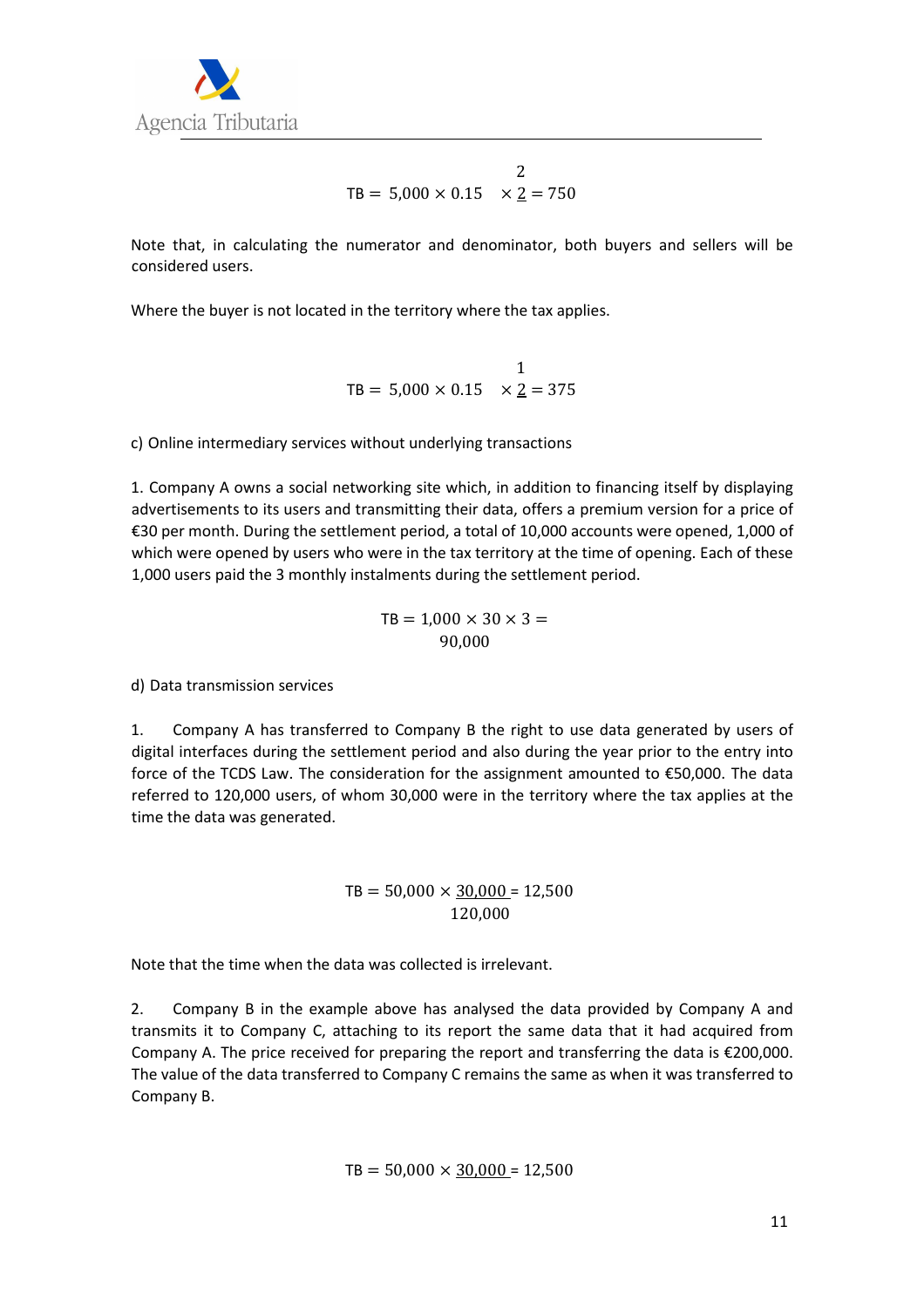

#### 120,000

Please note that it does not matter whether the same data has previously been subject to a transmission liable for tax.

#### 5.2. What exchange rate should be used to determine the taxable base?

If the amount of the taxable base is in a currency other than the euro, it shall be converted into euro at the exchange rate published in the latest available Official Journal of the European Union for the settlement period in question.

# 5.3. When must the taxpayer adjust the taxable base following the procedure referred to in Article 10.3 of Law 4/2020 of 15 October on the Tax on Certain Digital Services?

When the taxpayer knows the amount of the taxable base provisionally self-assessed in a previous settlement period (because they did not know the amount of the taxable base at that time), they must process the adjustment in the period in which they must submit the next quarterly self-assessment of the tax.

In other words, two self-assessments should not be filed, one for the current period and another amending the one for the period initially self-assessed, but only the one for the current selfassessment period. However, this self-assessment, which includes the adjustment referred to in Article 10.3 of the Law, must be completed with the breakdown contained in the approved tax form (Form 490), differentiating the quarter(s) and financial year(s) to which the adjusted amounts correspond.

There is, however, an exception to the aforementioned form of adjustment, and this is in the case where, at the time of filing the self-assessment, the taxpayer no longer has the status of taxpayer.

In this case, the self-assessments submitted with provisional amounts of the taxable base must be adjusted by submitting the corresponding complementary self-assessments and/or requests for rectification thereof, with the breakdown and content set out in the annex to the Form 490 order.

#### 5.4 Can the new territory-specific boxes in the "Adjustment (Art. 10.3 Law 4/2020)" section be completed when adjusting the quarters of financial year 2021 and the first quarter of 2022?

No. According to the procedure laid out in Article 10.3 of Law 4/2020, taxpayers may adjust any of the previous periods within the limitation period, but may only complete the new boxes relating to territory-specific taxation in this procedure when adjusting the second quarter of 2022 onwards.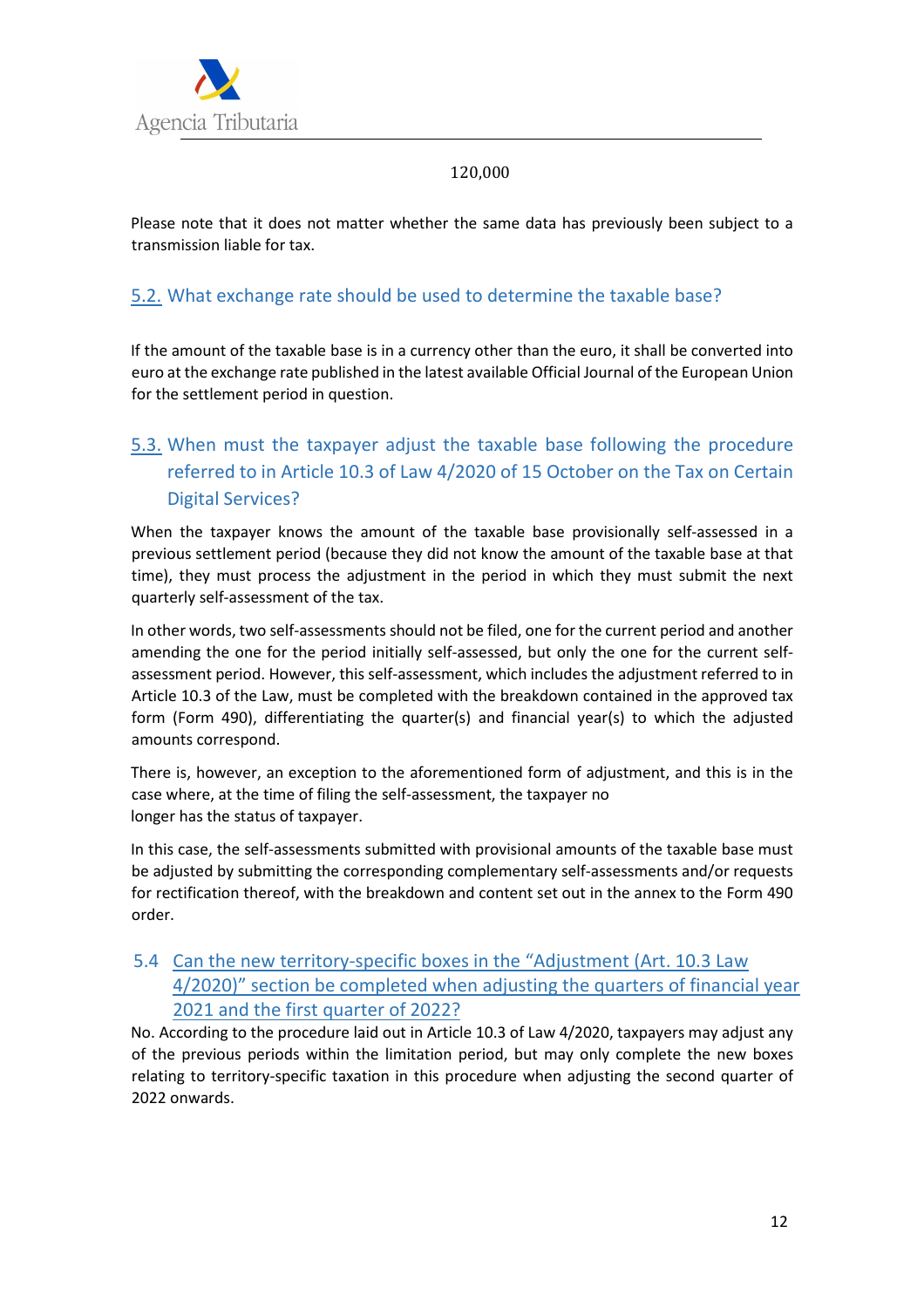

# 6. TAX RETURN AND DEPOSIT

#### 6.1. Should I submit a tax register declaration if I am obliged to pay the TCDS?

Yes. TCDS taxpayers must submit a tax register declaration (Form 036):

- Tax register declaration (Form 036), if you were not previously included in the Tax Register of Business Persons, Professionals and Withholders, ticking box 111 (Registration in the tax register of business persons, professionals and withholders) and then, on page 7 of the same form, fill in boxes 714 (registration) and 715 (date).
- Tax register amendment declaration (Form 036), if you are already registered in the Tax Register of Business Persons, Professionals and Withholders, notifying this new status (TCDS taxpayer), ticking box 137 (Modification of data relating to other taxes and registers) and then, on page 7 of the same form, fill in boxes 714 (registration) and 715 (date).

| D) Impuesto sobre Determinados Servicios Digitales |     |     |
|----------------------------------------------------|-----|-----|
|                                                    | 714 | 715 |

Tax register declarations must be filed from 1 July 2021, the date on which the appropriate tax register amendments come into force.

6.2. In 2021, if my net turnover in 2020 was more than 750 million euros and in a given quarter I exceeded the taxable digital services threshold in the specific manner provided for that year (question 4.2), but in the following quarter I did not exceed it, which TCDS-related returns do I have to file in both quarters?

In that case, you must file:

- the quarterly self-assessment of the TCDS (Form 490) for the quarterly settlement period in which the threshold was exceeded in the specific manner provided for that year (question 4.2);
- tax register declaration Form 036 (amendment or registration, depending on whether or not you previously appeared in the Tax Register of Business Persons, Professionals and Withholders).

If you do not exceed the aforementioned threshold (in the specific manner provided for that year) in the following quarterly period, you must file tax register declaration Form 036 (for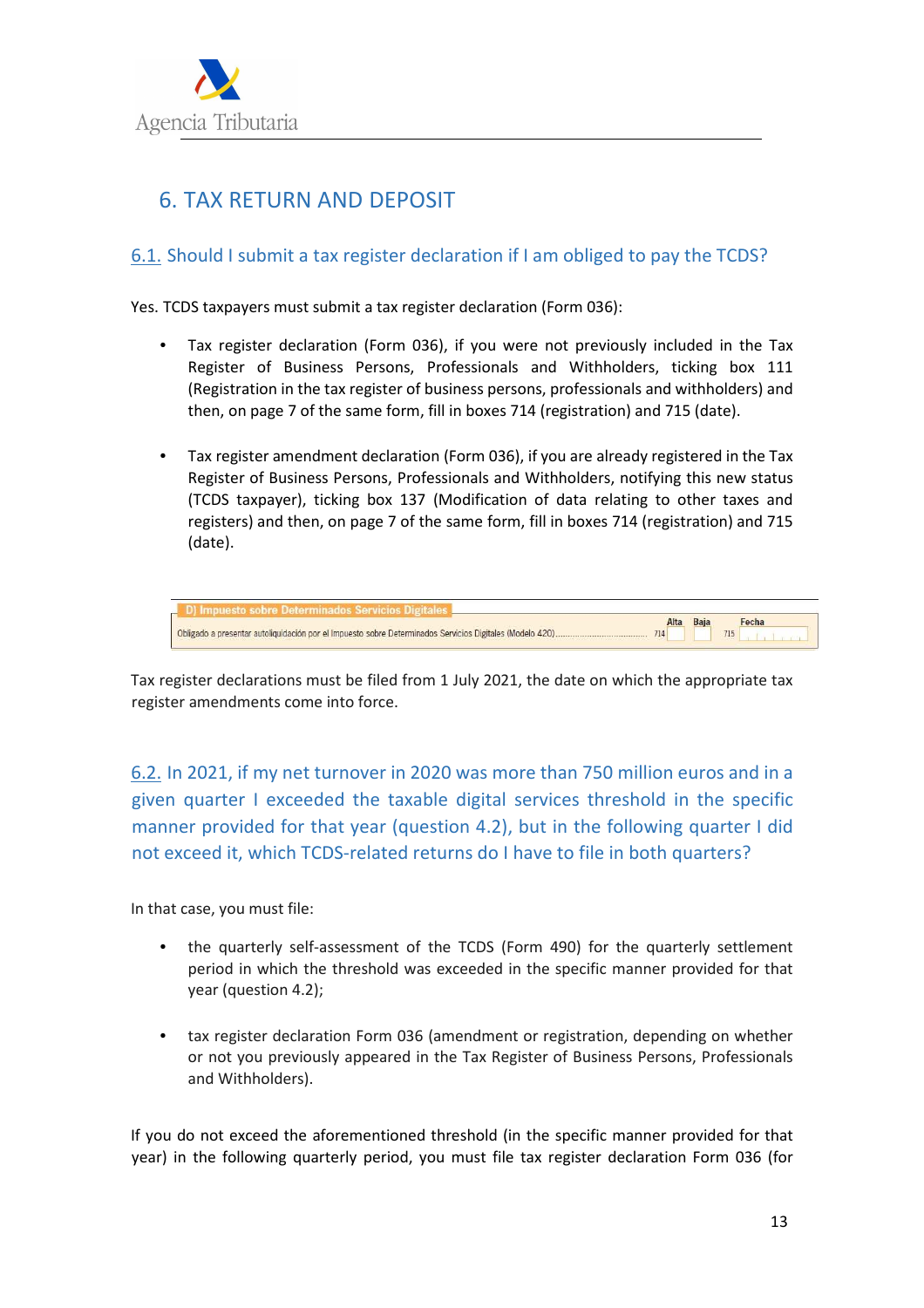

amendment or deregistration), but you do not have to file Form 490 corresponding to that settlement quarter.

## 6.3. When do I have to submit the self-assessment and payment of the tax in 2021 and 2022?

In general, the filing period is the month following the end of the calendar quarter. If the last filing day is a non-working day, the filing period will end on the first working day immediately following that period.

However, for the first year of application, 2021, the self-assessment for the first quarter of 2021 will be filed and deposited within the period established for the filing and deposit of the selfassessment for the second quarter of 2021. Therefore, the first self-assessments of the tax will not be filed until 1 July 2021.

Consequently, for 2021, the filing and deposit periods for the quarterly self-assessments of the tax (Form 490) are as follows:

| 2021                                                                  |                                                    |  |
|-----------------------------------------------------------------------|----------------------------------------------------|--|
| <b>Filing and deposit periods (except payment</b><br>by direct debit) | Filing periods with payment by direct debit<br>(*) |  |
| • First quarter: 1 July to 2 August 2021 (1)                          | • First quarter: 1 to 28 July 2021 (1)             |  |

|             | Second quarter: 1 July to 2 August                 | • Second quarter: 1 to 28 July 2021    |
|-------------|----------------------------------------------------|----------------------------------------|
| 2021<br>(2) |                                                    | • Third quarter: 1 to 28 October 2021  |
|             | Third quarter: 1 October to 2<br>November 2021 (3) | • Fourth quarter: 1 to 26 January 2022 |
| (4)         | Fourth quarter: 1 to 31 January 2022               |                                        |

(1) The first quarter of 2021 is filed in the second quarter filing period (sole transitional provision of the Order on Form 490).

(2) As 31 July and 1 August are non-working days.

(3) As 31 October and 1 November are non-working days.

(4) Or immediate subsequent working day, if 31 January 2022 is a non-working day.

**(\*) Important:** if you wish to pay the tax by direct debit in 2021 through an entity collaborating in Tax Administration collections, you must present the self-assessment with a request for direct debit, generally 5 days before the end of the period.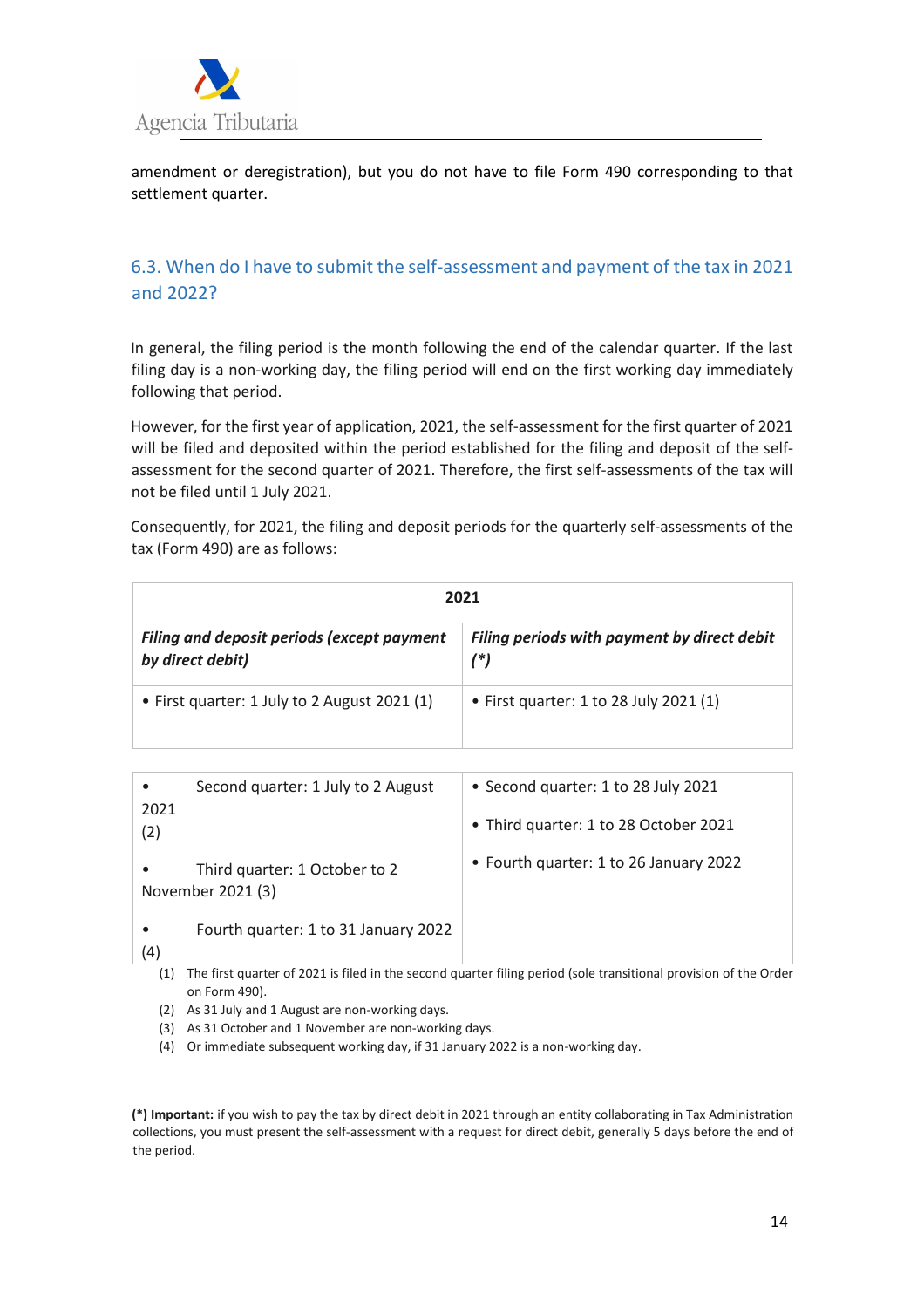

The **periods for 2022** are as follows:

| 2022                                                                  |                                             |  |
|-----------------------------------------------------------------------|---------------------------------------------|--|
| <b>Filing and deposit periods (except payment</b><br>by direct debit) | Filing periods with payment by direct debit |  |
| • First quarter: 1 to 30 April 2022                                   | • First quarter: 1 to 25 April 2022         |  |
| • Second quarter: 1 to 31 July 2022                                   | • Second quarter: 1 to 26 July 2022         |  |
| • Third quarter: 1 to 31 October 2022                                 | • Third quarter: 1 to 26 October 2022       |  |
| • Fourth quarter: 1 to 31 January 2023                                | • Fourth quarter: 1 to 26 January 2023      |  |
|                                                                       |                                             |  |
|                                                                       |                                             |  |

#### 6.4. If from 2022 onwards I am obliged to file Form 490, which self-assessments must I file? And which tax register declarations?

You must file quarterly self-assessments for the tax (Form 490) and deposit the resulting amounts in the periods provided for 2022.

With regard to the tax register declarations to be filed, if you become a taxpayer for the first time in 2022 (due to exceeding the thresholds for 2021), you must file Form 036 for amendment or registration, depending on whether:

- you were already in the Tax Register of Business Persons, Professionals and Withholders: 036 (amendment), ticking box 137 (Modification of data relating to other taxes and registers) and then, on page 7 of the same form, fill in boxes 714 (registration) and 715 (date).
- you were not already in the Tax Register of Business Persons, Professionals and Withholders: Form 036 (registration), ticking box 111 (Registration in the tax register of business persons, professionals and withholders) and then, on page 7 of the same form, fill in boxes 714 (registration) and 715 (date).

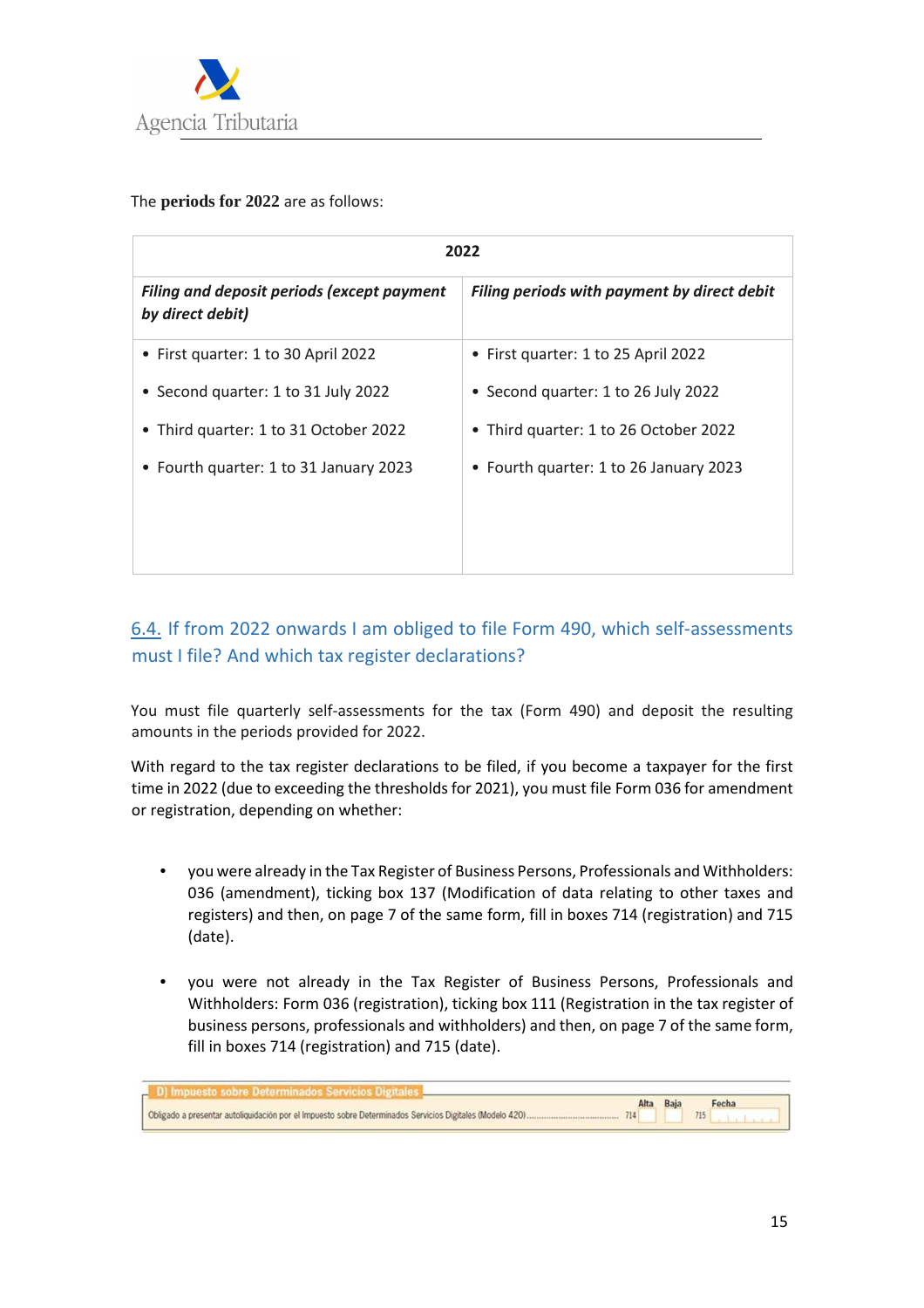

## 6.5. What returns must I file if in any quarterly settlement period there is no tax payable (tax equal to zero euros)?

If you are a taxpayer and have no amount to pay (zero tax payable) in a quarterly tax return period, you must file quarterly self-assessment Form 490, filling in the "Negative tax return" box on the form.

| Declaración negativa (sin cuota a ingresar)<br>Negativa |
|---------------------------------------------------------|
|---------------------------------------------------------|

#### 6.6. Who can file Form 490 for the taxpayer?

Like all other tax self-assessments, Form 490 can be filed by:

- a) Taxpayers.
- b) Voluntary representatives of the taxpayers with authorisation (proxies) to electronically file tax returns and self-assessments with the Tax Agency on their behalf or representation. c) Shared tax reporters.

#### 6.7. How can I get power of attorney to file Form 490?

You can get power of attorney through the following means:

1. By appearance of the legal representative of the entity or of the person with sufficient power to grant powers of attorney.

2. With a public or private document bearing a signature authenticated by a notary, submitted to the Tax Agency.

3. By internet using any of the identification and signature systems provided for in Articles 9 and 10 of Law 39/2015, of 1 October, on the Common Administrative Procedure of the Public Administrations.

The power of attorney may be granted to one or to several parties, including both individuals and legal persons. For more information, please consult the following link: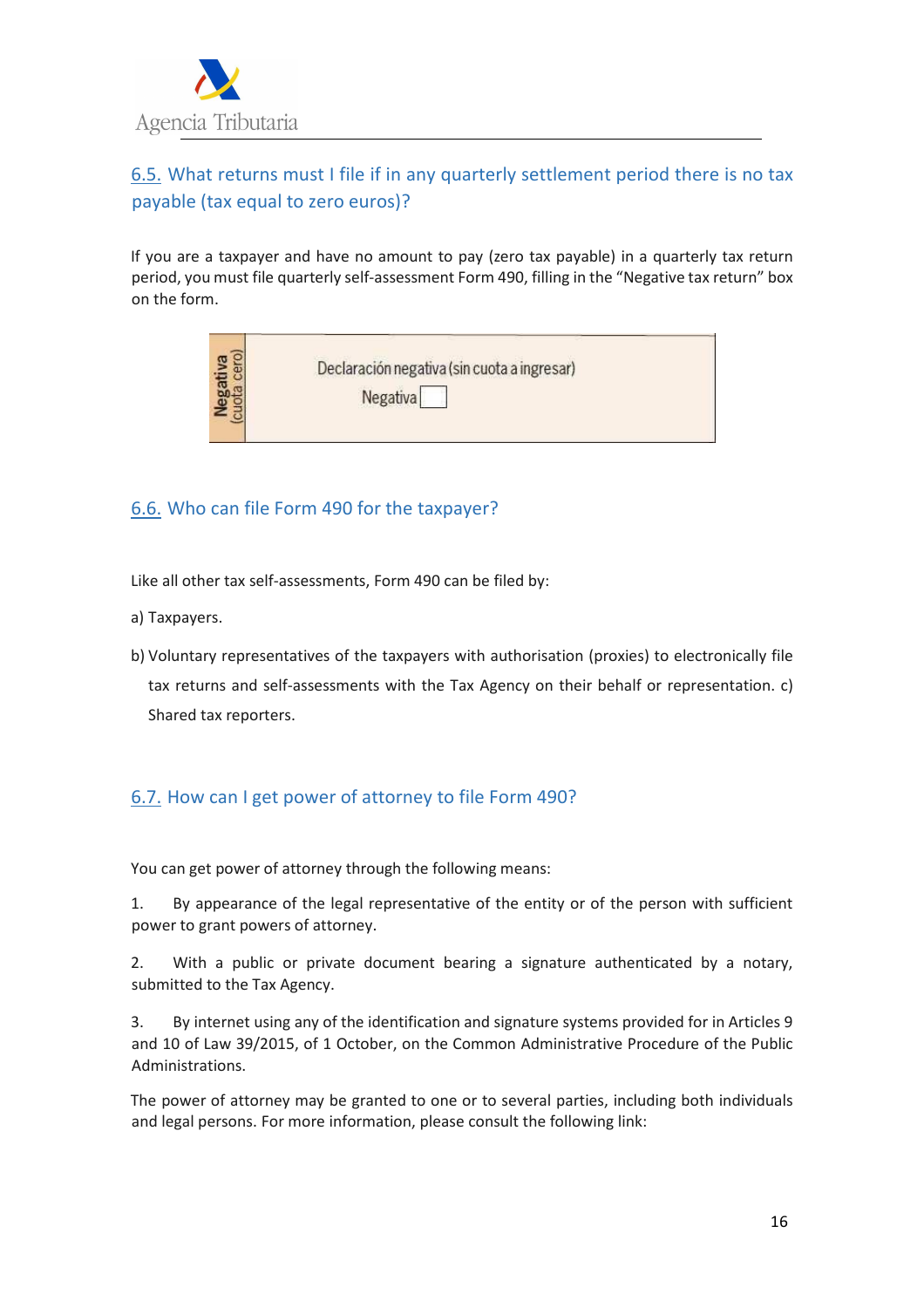

Spanish:

https://www.agenciatributaria.es/AEAT.internet/Inicio/\_Segmentos\_/Colaboradores/Registro \_de\_apoderamientos/Registro\_de\_apoderamientos.shtml

English:

https://www.agenciatributaria.es/AEAT.internet/en\_gb/Inicio/\_Segmentos\_/Colaboradores/R egistro\_de\_apoderamientos/Registro\_de\_apoderamientos.shtml

#### 6.8. What does shared tax reporting mean for the purposes of filing Form 490?

Shared tax reporting in the tax system allows multiple procedures and actions to be carried out online on behalf of third parties, including the electronic filing of self-assessment tax returns.

Shared tax reporters must hold the appropriate voluntary representation for the electronic filing of tax returns, without conferring on the filer the status of representative to intervene in other acts or to receive all types of communications from the Tax Agency on behalf of the taxpayer or interested party, even when these are a consequence of the document filed.

A specific shared reporting agreement will be set up for the Tax on Certain Digital Services, enabling any entity in the group to file tax returns related to the tax.

At any time, the Tax Agency may require shared tax reporters to accredit the representation they hold to act on behalf of third parties. In other words, accreditation of representation a priori is not necessary.

For more information, please consult the following link:

Spanish:

https://www.agenciatributaria.es/AEAT.internet/Inicio/\_Segmentos\_/Colaboradores/Colabora cion\_Social\_en\_la\_presentacion\_de\_declaraciones/Informacion/Informacion.shtml English:

https://www.agenciatributaria.es/AEAT.internet/en\_gb/Inicio/\_Segmentos\_/Colaboradores/C olaboracion\_Social\_en\_la\_presentacion\_de\_declaraciones/Informacion/Informacion.shtm

#### 6.9. When it comes to groups, who can file the returns of the the various taxpayers?

There are various possibilities for filing, regardless of individual filing by each of the group's entities:

1) Filing via a proxy (voluntary representative). See question 6.7. 2) Filing through a shared tax reporter:

• The reporter is not part of the group. In other words, it is the generic shared tax reporting that currently allows certain professionals in the tax field to file tax returns.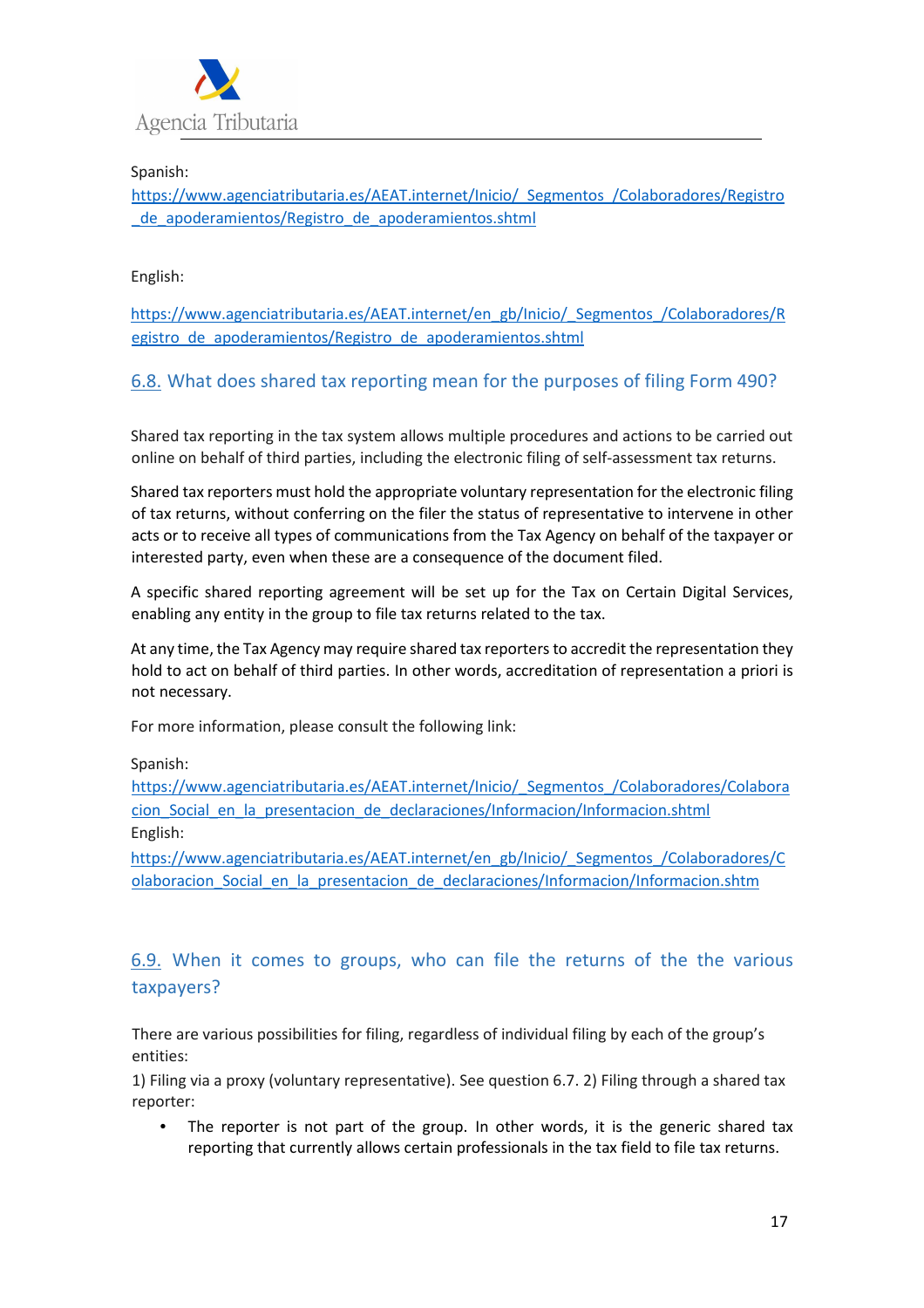

• The reporter is part of the group. This is a new, specific shared tax reporting agreement that enables the entity that signs it (any entity in the group for the purposes of the TCDS) to file returns for each of the entities in the group that have granted it the appropriate power of attorney.

In addition to having the filing entity sign the corresponding agreement, the group's other entities must also grant their power of attorney to their "filer". Although accreditation of this does not have to be provided initially, it may be required at any later time by the Tax Agency.

There is a form for granting representation.

6.10. What documentation must be submitted by an entity wishing to sign a shared tax reporting agreement with the Tax Agency for the electronic filing of tax returns, communications and other tax documents on behalf of the group's entities?

To process the shared tax reporting agreement for the electronic filing of tax returns, communications and other tax documents on behalf of the group's entities, as defined in Article 4.3 of Law 4/2020, of 15 October, on the Tax on Certain Digital Services, the entity that is to sign the agreement must send the following data and the corresponding documentation by e-mail to comunicacion.sepri@correo.aeat.es:

- Written document formally requesting, by whoever is authorised to do so, the signing of a shared tax reporting agreement under the provisions of Article 92 of Law 58/2003, of 17 December, on General Taxation, for the electronic filing of tax returns, communications and other tax documents on behalf of third parties.
- Full name and NIF of the entity (PDF format)
- Name and NIF of the person who will sign the agreement on behalf of the entity (PDF format)
- Deed of sufficient power of attorney to represent the entity before the public administration, of the person signing the agreement (PDF format)
- Name and NIF of a contact person
- Contact phone number
- Address of the entity
- E-mail address

Given that the agreement is processed electronically, it is essential that the person signing the agreement on behalf of the entity has the following for this purpose: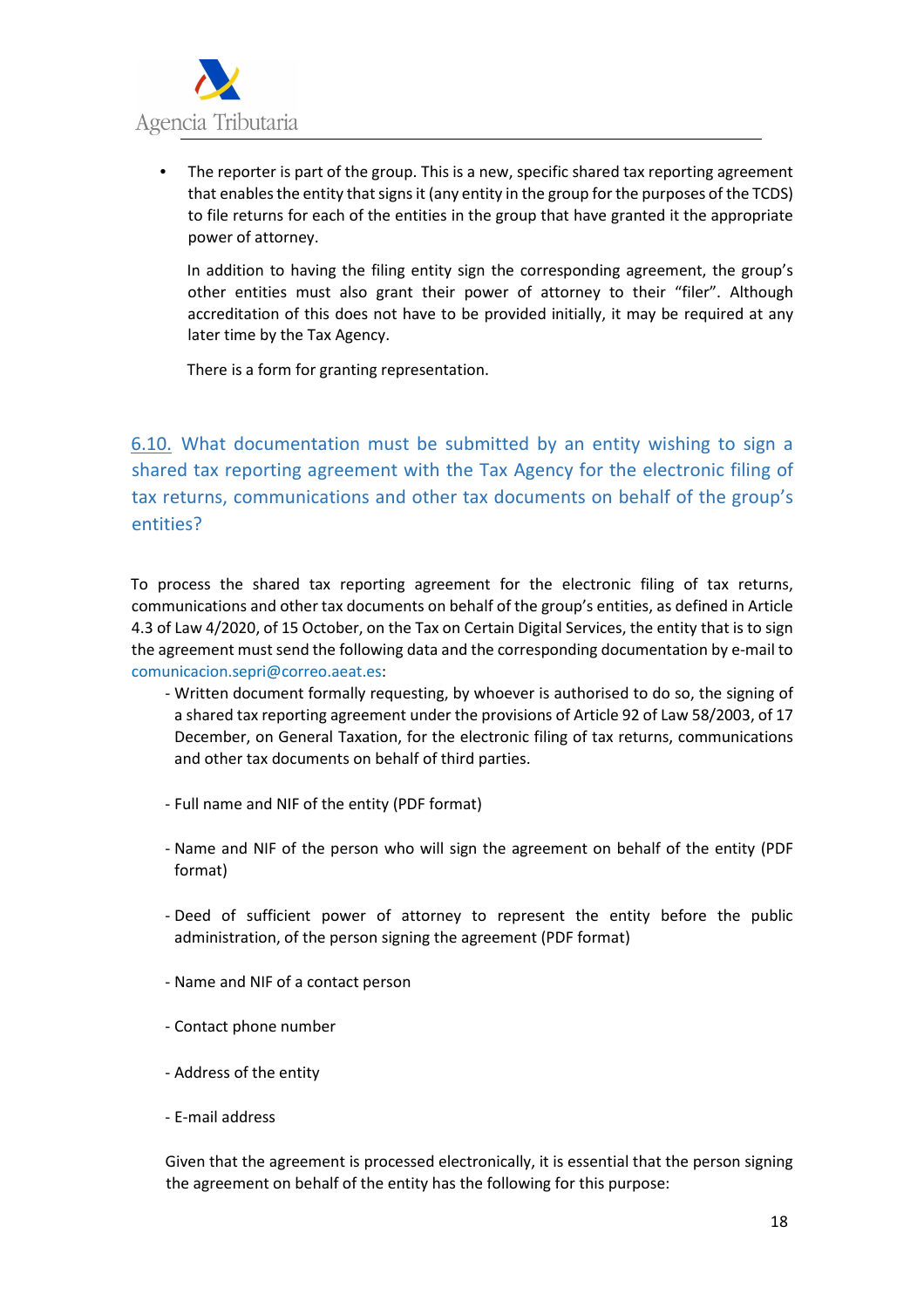

- a personal electronic certificate that generates their digital signature, or
- the representative certificate of the legal entity that will be used to sign the agreement.

## 6.11. When it comes to groups, is there any way to simplify the filing of returns for the various taxpayers in a group?

After signing the corresponding specific shared tax reporting agreement set up for this purpose, a group's filing entity may use its own qualified electronic certificate to file the returns of the various entities in the group by means of:

• Batch filing. The batch filing system makes it possible to select the return files for each of the entities for which the filing is to be carried out, as well as the file with the NRCs (complete reference number) of the payments. The tax returns of the different entities in the group are selected and filed in a single filing.

You can obtain more information in the following link to the Spanish Tax Agency website:

https://www.agenciatributaria.es/AEAT.internet/Inicio/Ayuda/\_comp\_Consultas\_infor maticas/Categorias/Presentacion\_de\_declaraciones/Presentaciones\_por\_lotes/Presen taciones por lotes.shtml

• Direct "machine to machine" filing, in the technical terms authorised for this purpose by the Tax Agency.

## 6.12. Payment of tax debt by direct debit.

You can make payments by direct debit at a depository entity that collaborates in collections management for the Tax Agency.

In this case, you must fill in the self-assessment by entering the direct debit order and you must enter the International Bank Account Number (IBAN) of the account from where payment is to be made.

N.B.: the direct debit account must meet the requirements set out in Article 2 of Order EHA/1658/2009, of 12 June, establishing the procedure and conditions for the direct debit of payments for certain debts whose management is attributed to the Spanish Tax Agency.

In any case, the direct debit order must refer to the total amount that is to be paid resulting from the self-assessment filed electronically.

**Period**: generally speaking, to be able to make payments by direct debit you must file the selfassessment 5 days before the end of the filing period.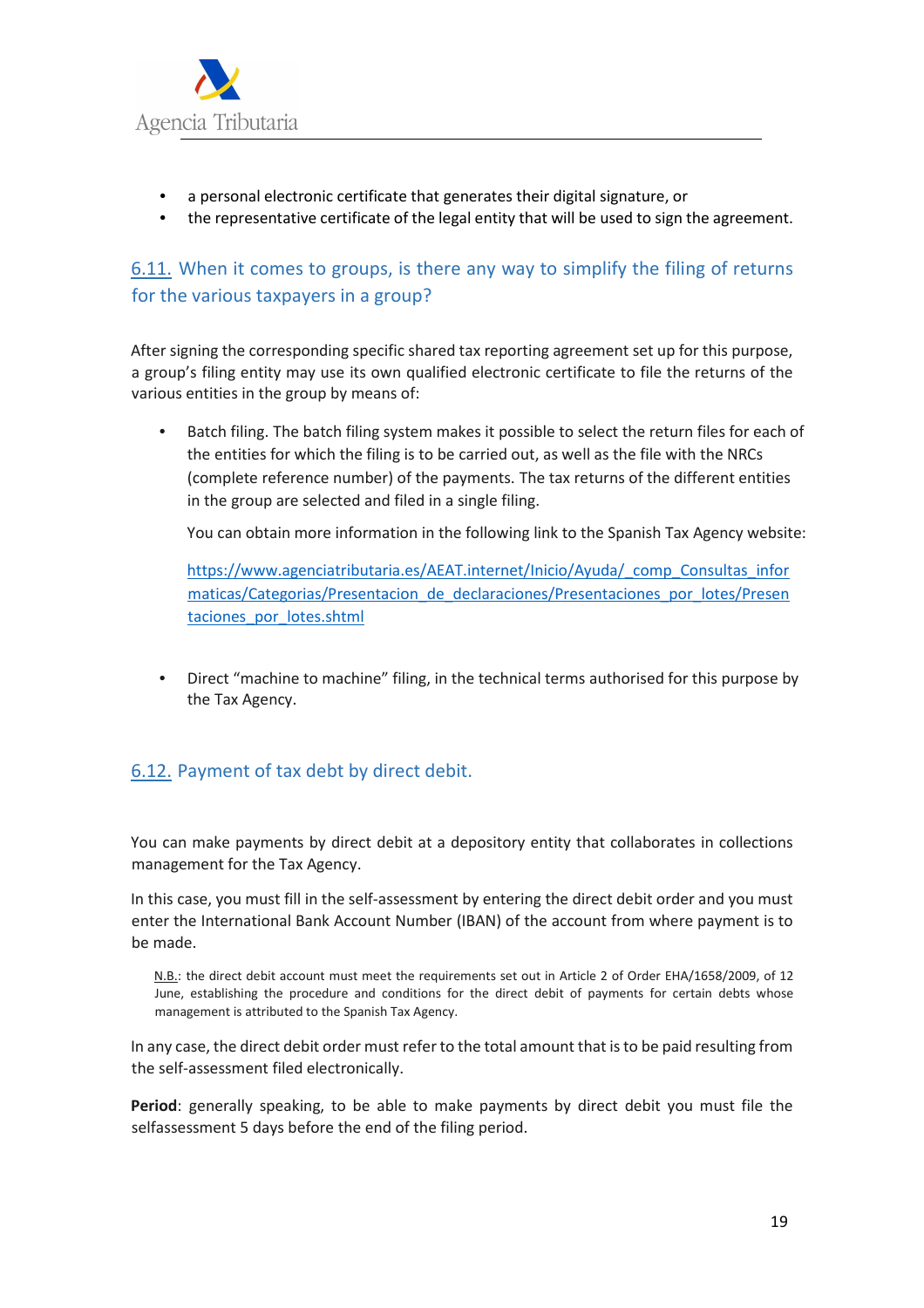

#### **Deadlines for direct debits**

- First quarter: 1 to 25 April
- Second quarter: 1 to 26 July
- Third quarter: 1 to 26 October
- Fourth quarter: 1 to 26 January

You can consult the taxpayer's calendar for each tax year, which shows the deadline for filing each self-assessment.

#### 6.13. Payment of tax debt without direct debit.

In this case, the taxpayer or, where applicable, the filer, must contact the collaborating entity (by electronic means or by visiting one of its branches) to make the payment of the resulting amount.

Having done the above, you must fill in the self-assessment by entering the complete reference number (NRC) obtained when making the payment.

The NRC is a 22-character code obtained as proof of payment for online tax return filings.

More information on this means of payment can be found at the following link:

https://www.agenciatributaria.es/AEAT.internet/Inicio/Ayuda/\_comp\_Consultas\_informaticas /Categorias/Pago\_de\_impuestos deudas\_y\_tasas/Impuestos/Pago\_de\_autoliquidaciones o btencion\_de\_un\_NRC\_/Pago\_de\_autoliquidaciones obtencion\_de\_un\_NRC\_.shtml

## 6.14. If I do not have an account with an entity collaborating in Tax Administration collections, how can I pay the self-assessed tax debt on Form 490?

In this case, payment may be made by bank transfer, in the cases, terms and conditions set out in the Resolution of 18 January 2021, of the Directorate General of the Spanish Tax Agency, which defines the procedure and conditions for the payment of tax debts by means of transfers through entities that collaborate in collections management for the Tax Agency (https://www.boe.es/buscar/act.php?id=BOE-A-2021-1617).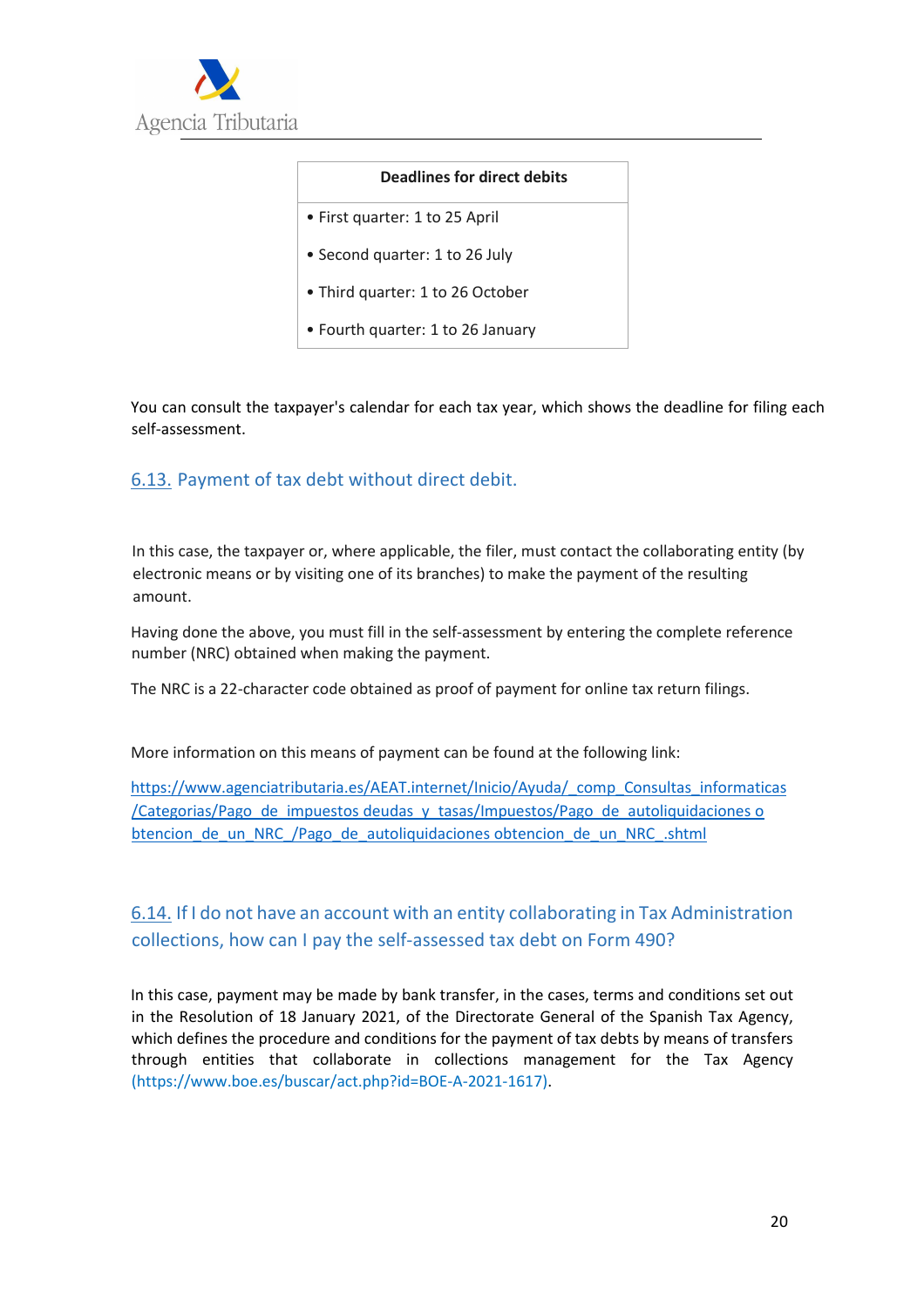

# 6.15. Self-assessment resulting in payment and with request for deferral or instalment payment, compensation or acknowledgement of debt.

#### A distinction must be made between whether: A)

If it is a partial payment of the debt:

The procedure is similar to the total payment of self-assessed tax debt without direct debit (you must obtain the full NRC), although you must subsequently enter the tax settlement code assigned to you by the system when submitting the form (seventeen characters).

Subsequently, with this settlement code, you can electronically request offsetting, deferral or payment in instalments of the unpaid amount, either immediately after obtaining the code or at a later date, through the procedure set up for this purpose at the Tax Agency's e-Office.

B) If the debt is not paid, but the intention is to request offsetting, deferral or payment in instalments or simply acknowledging the full amount of the resulting debt:

You must electronically file the self-assessment without deposit, selecting the option you want in relation to the debt (offsetting, deferral or payment in instalments or simple acknowledgement of the debt without deposit).

Subsequently, with the settlement code assigned by the system, you can request deferral of the debt or payment in instalments.

# 7. ISSUES RELATING TO THE IDENTIFICATION OF THOSE OBLIGED TO DECLARE THE TAX

7.1. When filing Form 490 for self-assessment of the Tax on Certain Digital Services, how should a company or entity that is not resident in Spain identify itself to the tax authorities?

Legal persons and entities must request a NIF (Tax Code) from the Spanish Tax Agency to identify themselves and properly comply with their tax obligations.

According to Spanish legislation, taxpayers must include their NIF in all self-assessments, returns, communications or documents they submit to the tax authorities and in the documents with tax implications that they issue as a result of their activity, in transactions with credit institutions. In addition, they must communicate this to other taxpayers in accordance with the provisions of the tax regulations.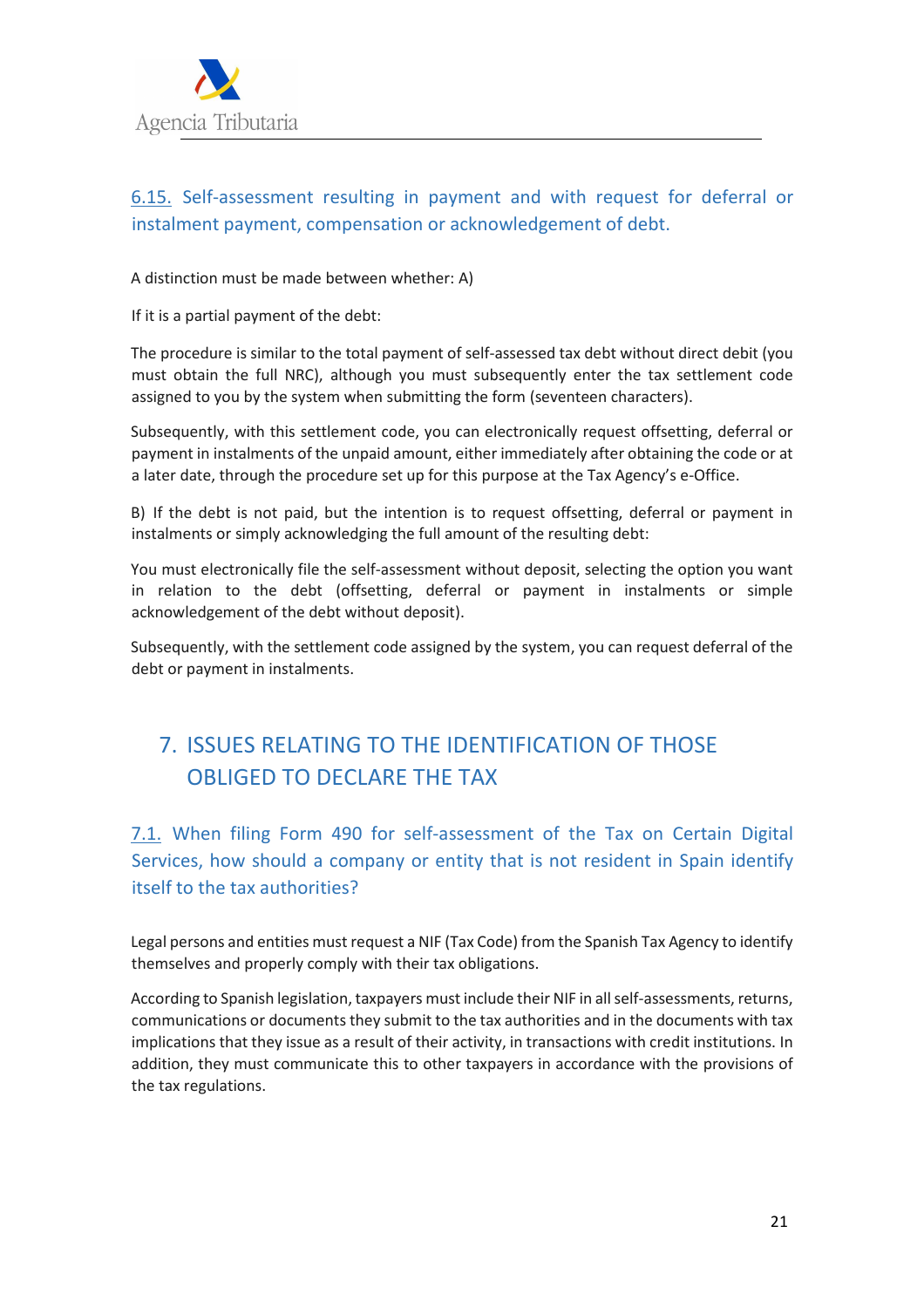

## 7.2. What form has to be used to request a Spanish Tax Code (NIF)?

For legal persons and entities, the application for a NIF is submitted by means of Form 036 "Tax register declaration of registration, amendment or deregistration in the tax register of business persons, professionals and withholders", which must be accompanied by certain documentation relating to the entity in question (see FAQ 7.3. What documentation must be provided by foreign legal persons or foreign entities without legal personality?)

In the tax register declaration (Form 036), there must be a record of the complete identifying details of their legal representatives and also, if applicable, of any voluntary representatives.

# 7.3. What documentation must be provided by foreign legal persons or foreign entities without legal personality?

The documentation to be submitted by foreign entities, together with Form 036, to obtain a NIF tax code (which will begin with the letter N) is as follows:

- Document certifying the existence of the company. This may be the articles of incorporation in your country and the bylaws of the entity registered in an official registry in your country or certification from a notary, registry or tax authority attesting to the existence of the company.
- Photocopy of the card or document certifying the NIF issued by the Spanish Administration of the person signing Form 036 as a representative of the entity.
- Photocopy of the document which certifies that the person signing the form has sufficient powers to do so. This will not be necessary if this person is identified as such in the document certifying the company's existence.

If the documents provided are not issued in Spain, the Spanish tax authorities may require a legalised copy bearing the Hague Apostille, translated, if necessary, either by an official translator or through the Spanish Embassy or Consulate.

## 7.4. Is it possible to carry out the procedures for assigning a NIF at Spanish consulates and embassies abroad?

Yes. Foreign entities can obtain a NIF (beginning in N) in most of the Spanish diplomatic representations or consular offices abroad.

However, these consular offices may reject requests by the concerned parties who are not residents of their constituency.

Click on the following link to view the Spanish Consular Offices abroad: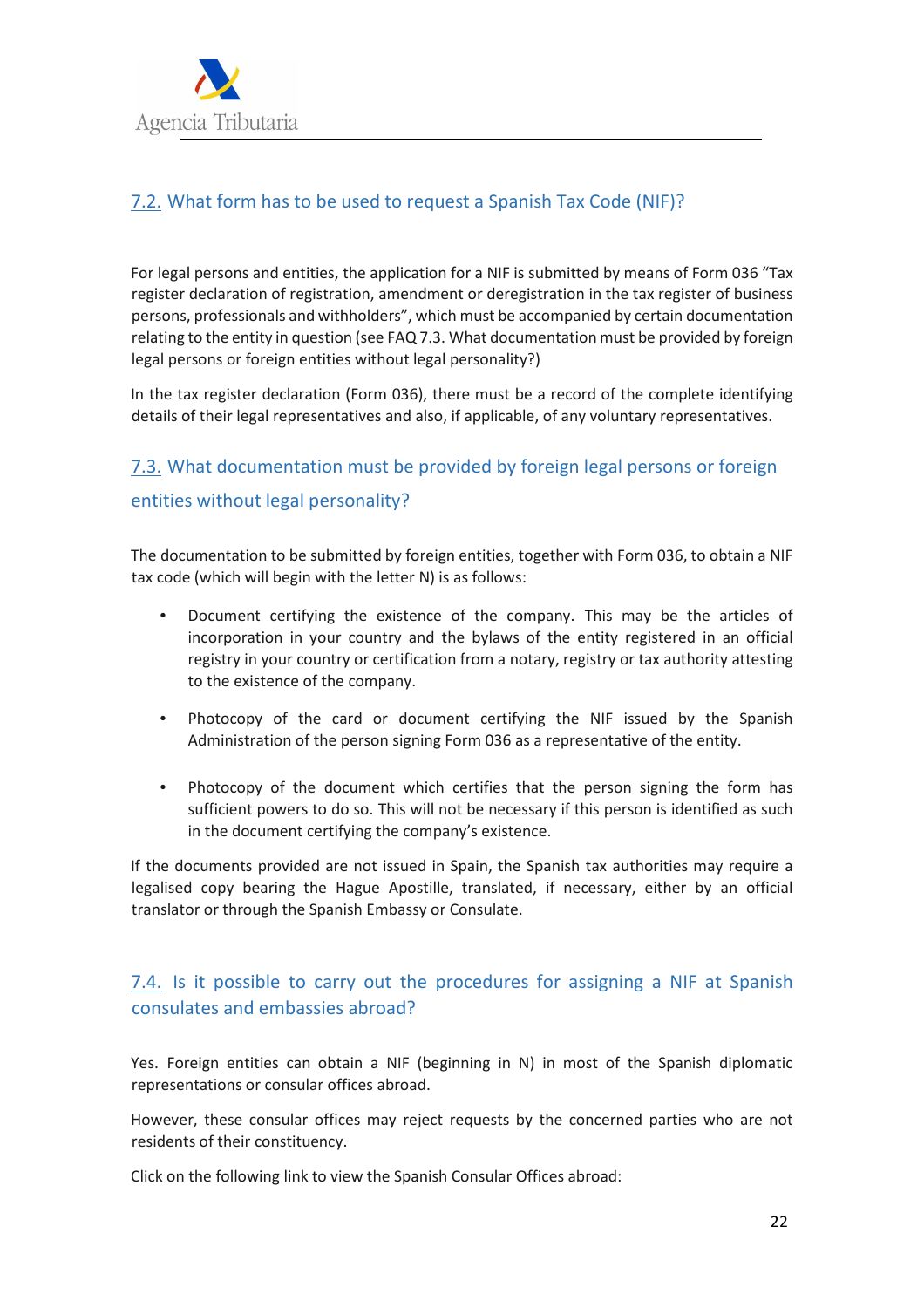

#### *Spanish Consular Offices abroad*

https://www.agenciatributaria.es/AEAT.internet/Inicio/Ayuda/Certificado\_electronico/Co mo\_obtener\_un\_certificado\_electronico/Oficinas\_de\_registro/Oficinas\_de\_registro.shtml

7.5. What information and documentation do I need to provide in order to apply for a NIF (beginning in N) for a foreign legal person or entity at the Spanish Consular Office abroad?

Foreign legal persons or entities without legal personality that apply for the NIF beginning in N through a Spanish Consular Office abroad must provide the following necessary data:

- o Whether or not they have legal personality. o Company name or trading name. o Tax identification number or code assigned in the country of residence. o Tax address, which in general will be the registered office. o Date of incorporation and date of recording in the corresponding public register, if applicable.
- o Initial corporate capital, if applicable.
- o Representatives: full name, corporate name or trade name and tax identification number (NIF) of the legal representatives, if applicable; full name, corporate name or trade name, NIF, tax address and nationality of their representative in Spain.
- o For organisations in the income allocation system incorporated abroad: full name, corporate name or trade name, NIF, tax address and nationality of its shareholders, partners or heirs.

In order to be able to assign the NIF beginning in N to the legal person or entity without legal personality, please note that the legal representatives and, where applicable, the partners must have a Spanish NIF.

The original and, if requested, a scanned copy of the following documents must be submitted:

 Certification of the registry or tax authority of the country of origin which attests to the company's actual existence and the data to be recorded.

 In relation to the individual who signs the application for the company's NIF as its legal or voluntary representative:

o Card or document certifying the NIF issued by the Spanish Administration o Document certifying that the person signing the entity's NIF application has sufficient power to do so. For this purpose, a certificate from the registry or tax authority of the country of origin certifying the existence of the entity will suffice, when the person signing the application is the legal representative of the entity, and in the aforementioned certificate they are also listed as the legal representative.